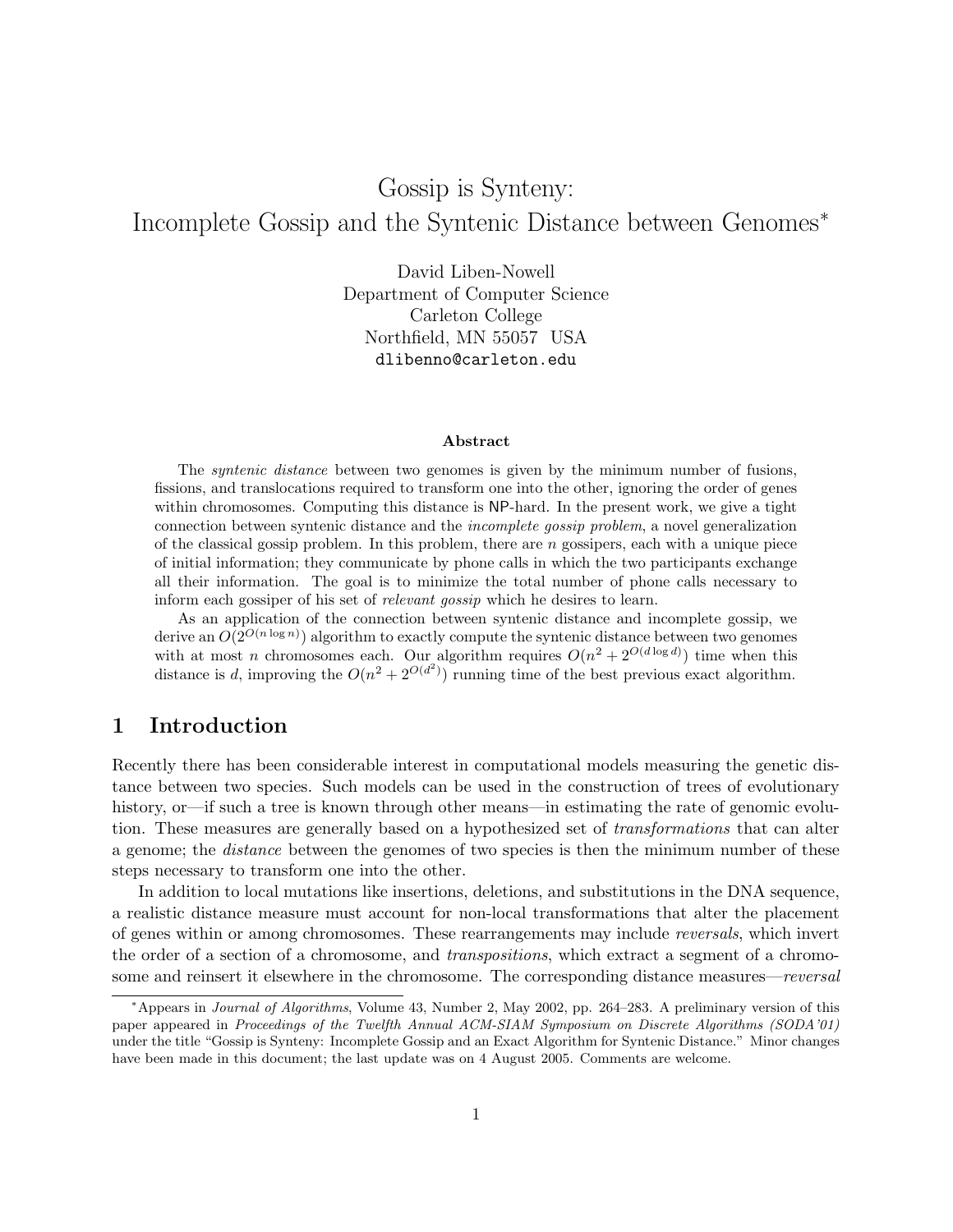distance, transposition distance, and the combined reversal and transposition distance—have been explored by the theoretical computer science community [1, 2, 7, 9, 13, 14, 16, 24].

When comparing genomes containing multiple chromosomes, one must consider transformations acting between chromosomes in addition to those acting within a single chromosome. These transformations include fissions, in which one chromosome splits into two, fusions, in which two chromosomes merge into one, and translocations, in which two chromosomes exchange contiguous blocks (usually prefixes or suffixes) of genes.

Initial mathematical investigations of multi-chromosomal distance functions considered translocations in isolation or combined only with reversals [18, 23], and disregarded fusions and fissions. This limits the model to pairs of species with the same number of chromosomes. Later research [19] extended the model to include fusions and fissions.

#### 1.1 Syntenic Distance

As defined, all of the above models require gene order data for their computation. In biological practice, this information can be difficult to obtain—we may have information about the assignment of genes to chromosomes, but not the order within them. Despite the recent progress in sequencing the human genome [22], for example, the genomes of a vast majority of species are mostly unanalyzed; gene order data for most species will remain unavailable throughout the foreseeable future. We would like to be able to compare genomes meaningfully even without this data; much recent biological research is devoted to the investigation of this kind of relationship—e.g., [4, 36, 37].

Furthermore, even if gene order information is available, there is some biological reason to believe that it may not be well-suited to use in genomic distance calculations. A number of researchers [29, 31, 34] have found evidence of frequent (small-scale) reversals in chromosomes; in the presence of such reversals, gene order may be poorly preserved even in closely related species, and thus any order-based metric may be a poor estimate of genomic distance.

Also, it does not necessarily make sense to treat all of the basic transformations (reversals, transpositions, translocations, fissions, and fusions) as equally "costly" in computing a distance function [5, 12, 33]. If, e.g., reversals turn out to be extremely frequent, heavily weighting the rarer interchromosomal rearrangements should give a better estimate of distance.

Motivated by these types of observations, Ferretti, Nadeau, and Sankoff proposed a more abstract measure of genomic distance, known as syntenic distance [15]. (Two genes are syntenic if they appear in the same chromosome.) Any information about the order of genes within chromosomes is ignored; a chromosome is then simply an unordered set of genes. A genome can be transformed by fusions, fissions, and translocations—i.e., exactly those transformations that alter the assignments of genes to chromosomes. Computing the syntenic distance between species has been shown to be NP-complete, though there are efficient 2-approximations [11, 15, 27]. Other recent work has also explored some of the rich combinatorial structure of this model [25, 28, 30].

### 1.2 Incomplete Gossip

In the early 1970s, the following puzzle (popularized by Paul Erdös) was circulated among mathematicians. There are  $n$  gossipers, each of whom knows a unique piece of initial information. They communicate by telephone calls, and whenever two speak they share all the gossip that they know. The goal is to determine the minimum number of calls necessary for all of the participants to learn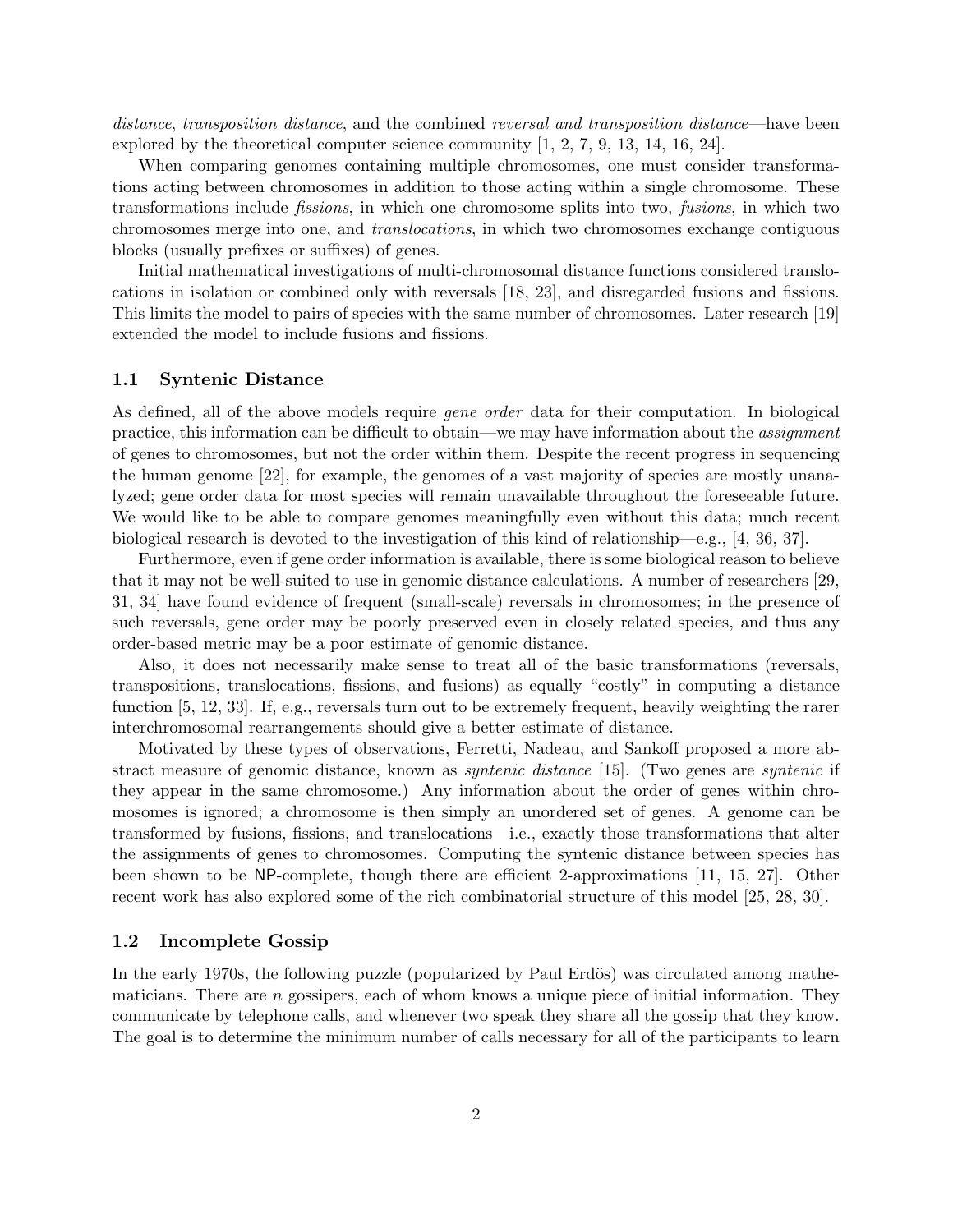all of the initial information. A number of researchers have independently proven that  $2n-4$  calls are necessary and sufficient to achieve this goal [3, 6, 17, 21, 35].

A voluminous body of work followed these initial proofs, including a wide variety of extensions and variations on this basic problem. (See [20] for a survey.) Most of this work focused on modifications to the communication model—e.g., allowing conference calls involving more than two gossipers, or placing restrictions on who can talk to whom.

In this paper, we generalize the gossip problem in a different way, by allowing gossipers to have interest in only a subset of the initial information. For each gossiper  $i$ , suppose that there is a set of relevant gossip  $S_i$  that he wishes to learn. In the *incomplete gossip problem*, the gossipers communicate by phone calls as before, but the goal is now to minimize the total number of calls necessary so that each gossiper i learns all of his relevant gossip  $S_i$ . We will formally introduce the incomplete gossip problem in Section 4.

Incomplete gossip generalizes a number of previous variants in the gossip literature. The complete gossip problem is simply the case in which all gossipers want to learn all information. The broadcasting problem is the case in which all participants only want to learn the single piece of information initially known to the originator. In the set-to-set gossiping (or set-to-set broadcasting) problem  $[26, 32]$ , we are given two (possibly intersecting) sets A and B of gossipers, and the goal is to minimize the number of calls necessary to inform all gossipers in A of all the gossip known to the members of B. This is the special case of incomplete gossip when every  $a \in A$  wishes to learn the initial information of every  $b \in B$ .

Other variations on the gossiping problem have some similarity to the incomplete gossip problem, but differ in the details. In the partial gossiping problem [8, 32], each participant wishes to learn at least  $k \leq n$  pieces of gossip, but does not care which k tidbits he learns. Brief consideration has also been given to the situation in which each gossiper initially knows several pieces of gossip (not necessarily distinct from the initial information of the others) and everyone wishes to learn all the information [10].

### 1.3 Our Results: Relating Gossip and Synteny

In the present work, we derive and explore a tight connection between syntenic distance and incomplete gossip. Our main contribution is this unexpected technical link between genomic distance measures and problems of information flow. The connection to the incomplete gossip problem—a conceptually simpler problem—also yields increased combinatorial insight into the syntenic distance problem. We also believe that the incomplete gossip problem is interesting in its own right. Finally, as an application of this connection, we derive a new gossip-based exact algorithm for syntenic distance. Our algorithm is a significant asymptotic improvement over the best previous algorithm.

#### 1.3.1 Similarities between gossip and synteny

One can view the syntenic distance problem between genomes  $G_1$  and  $G_2$  as follows. Let the *target* of a chromosome C in  $\mathcal{G}_1$  denote the set of chromosomes of  $\mathcal{G}_2$  which share a gene with C. Then the goal for the syntenic distance problem is to exchange genes among the chromosomes of  $\mathcal{G}_1$  so that the target of each chromosome becomes a unique single chromosome of  $\mathcal{G}_2$ .

Under this target view, the analogy between incomplete gossip and syntenic distance is as follows. Gossipers and information in the gossip problem correspond, respectively, to chromosomes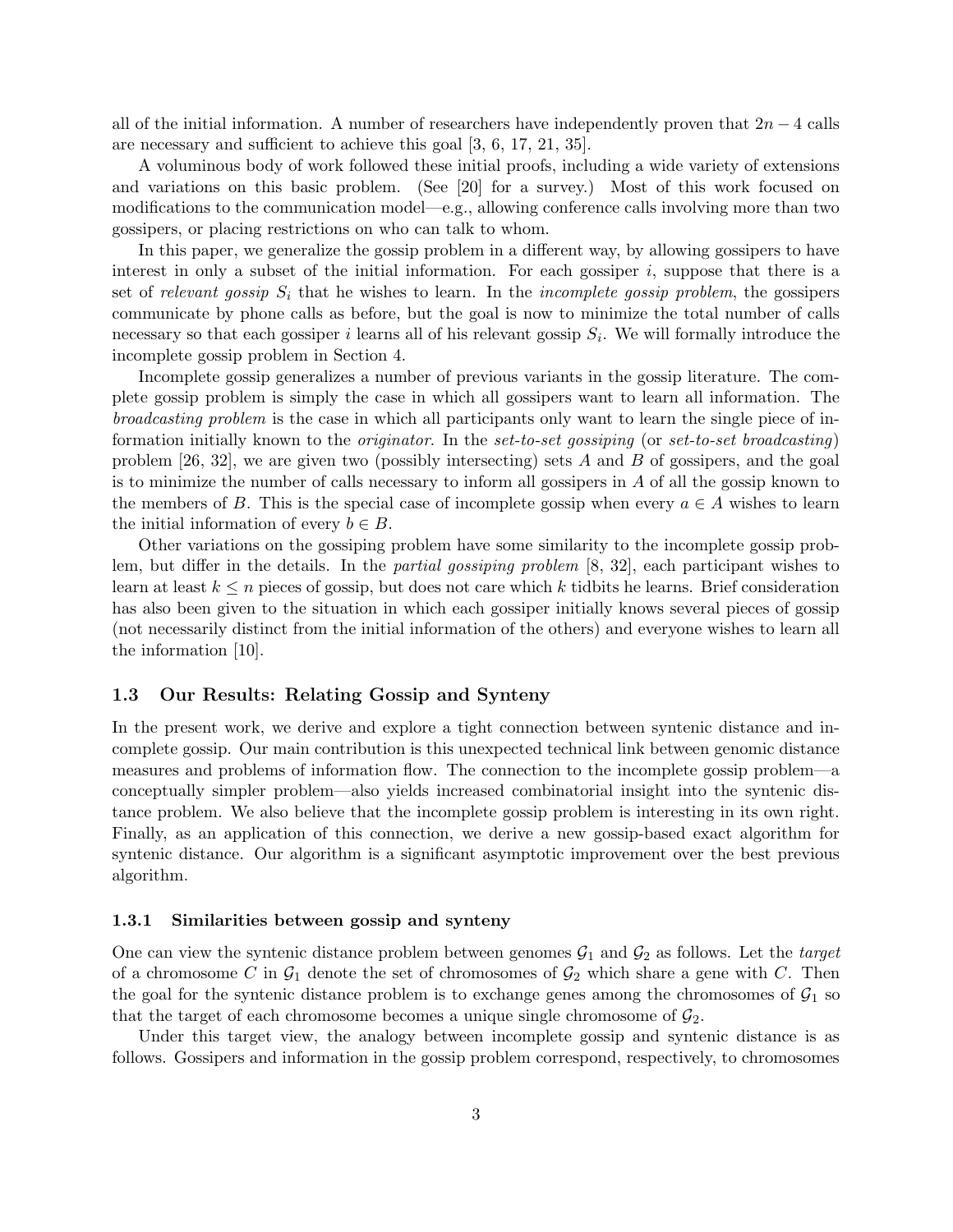of  $\mathcal{G}_1$  and chromosomes of  $\mathcal{G}_2$  in the syntenic distance problem; a sequence of phone calls corresponds to a sequence of translocations, viewed in reversed order. For the gossip problem, we begin with  $n$ unique pieces of initial knowledge and complete a series of phone calls to spread the information. For the syntenic distance problem, we aim to complete a series of translocations to merge targets so that every chromosome of  $G_1$  has a unique target chromosome in  $G_2$ . A phone call is in essence the reverse of a translocation: in a phone call, two gossipers take their information sets A and B and exchange information so that both know  $A \cup B$ ; in a translocation, two chromosomes with targets contained in  $A \cup B$  exchange genes so that they have targets A and B afterwards.

In previous work with Jon Kleinberg, we used this notion to establish a connection between the syntenic diameter—the syntenic distance between the two n-chromosome species maximally different under the syntenic distance model—and the (complete) gossip problem. We proved that the number of calls necessary for the complete gossip problem is exactly the syntenic diameter [25]. In the present paper, we explore the relationship between gossip and the syntenic distance on general instances, using the incomplete gossip problem. Roughly, the relevant gossip  $S_i$  for gossiper i is the target of the ith chromosome of genome  $G_1$ ; as we shall see, however, there are complications in the analogy.

For ease of exposition, we will sometimes denote as *sets* the chromosomes of  $\mathcal{G}_1$  and the gossipers, and as *elements* the chromosomes of  $\mathcal{G}_2$  and the pieces of gossip.

#### 1.3.2 Differences between gossip and synteny

There are three major obstacles to the equivalence of incomplete gossip and translocation syntenic distance: (1) whether the number of sets and number of elements may differ, (2) monotonicity, and (3) whether the sets are ordered with respect to the elements. All three of these hurdles are hidden by properties of the particular instance that we considered in [25].

Implicit in the gossip formulation is that the number of gossipers is the same as the number of pieces of initial information. There is no such constraint in the syntenic distance problem, where the number of chromosomes in  $G_1$  and  $G_2$  can differ arbitrarily. Accordingly, we introduce the translocation syntenic distance, analogous to the translocation distance in the ordered case [18, 23], in which fusions and fissions are forbidden. This restricts us to the situation where  $G_1$  and  $G_2$  have the same number of chromosomes. (Furthermore, it is not clear how phone calls could be analogous to fusions and fissions, since such moves would change the number of gossipers.)

Incomplete gossip is monotonic in the sense that if we add more relevant gossip for gossiper  $i$ , then we can only increase the number of phone calls required to solve the instance. However, if we increase the target for a chromosome  $C_i$  in  $\mathcal{G}_1$ , we cannot prove—and, in fact, believe to be false the claim that the translocation syntenic distance will not decrease. We overcome this difference by introducing a variant on the translocation syntenic distance which enforces monotonicity. We prove that this variant is equivalent to the general syntenic distance, including fusions and fissions.

The most troublesome difference between incomplete gossip and translocation syntenic distance is that of the ordering of the sets. In the gossip problem, there is a strict relationship between the gossiper i and the piece of information  $i$ —namely, information i is exactly that piece of gossip initially known by the *i*th gossiper. There is no such relationship between the *i*th chromosome of  $\mathcal{G}_1$  and the *i*th chromosome of  $\mathcal{G}_2$ : if two genomes "differ" only by the numbers assigned to each chromosome, then we want to report that the two species are identical. This difference forces us into a brute force examination of all permuted orderings of the sets.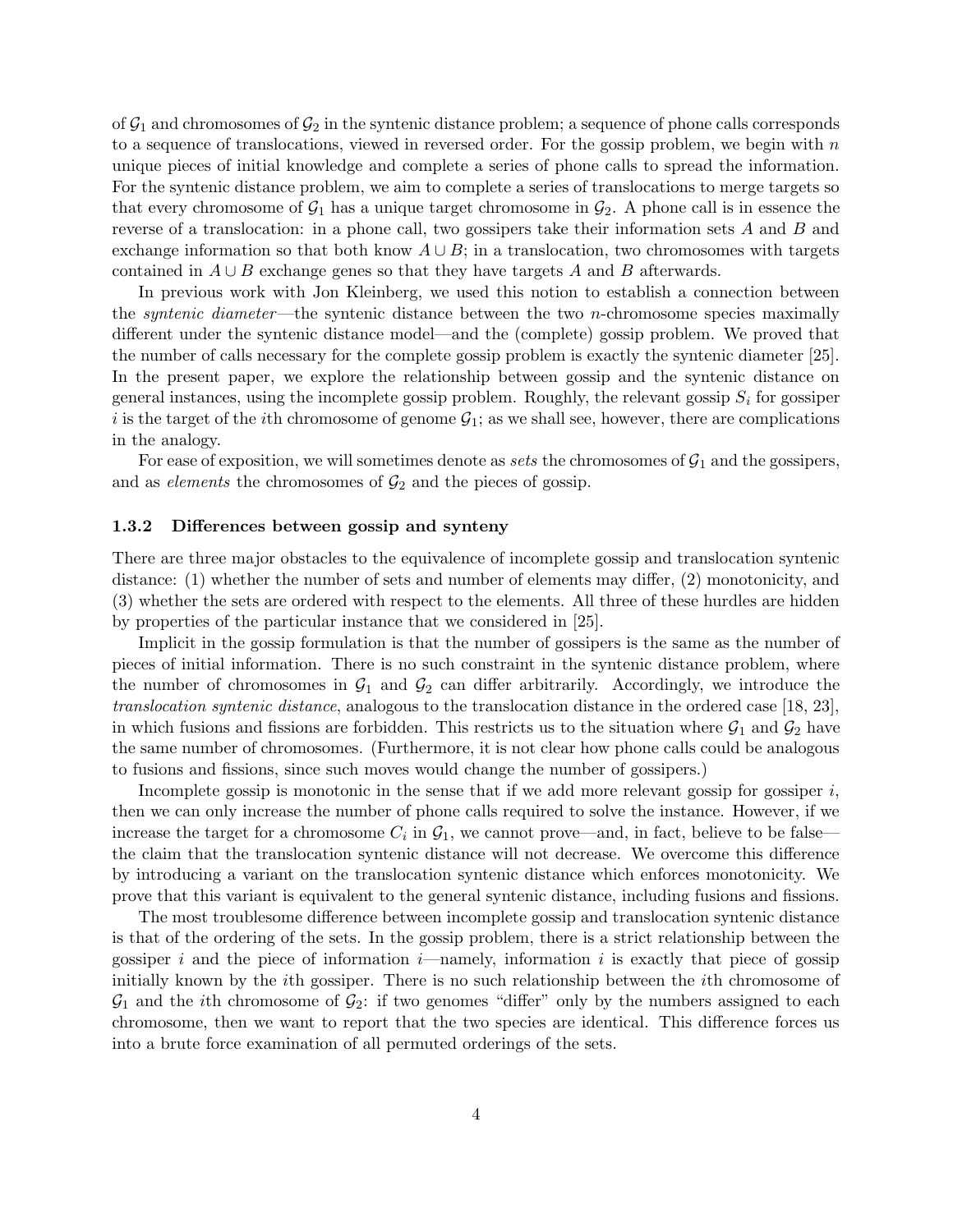#### 1.3.3 An improved exact algorithm for syntenic distance

We exploit the connection between translocation syntenic distance and incomplete gossip to develop an improved exact algorithm for the general syntenic distance problem. We first handle the easier case in which translocations are the only legal transformations, and then we add fusions and fissions to the model. Consider two genomes  $G_1$  and  $G_2$  with n and k chromosomes, respectively. When the syntenic distance between  $G_1$  and  $G_2$  is d, our algorithm requires  $O(nk + 2^{O(d \log d)})$  time, which improves on the  $O(nk + 2^{O(d^2)})$  running time of the best previous exact algorithm, of DasGupta et al. [11]. (Recall that the syntenic distance problem is NP-complete.)

Intuitively, the speed-up in our algorithm is derived from the following. The algorithm of Das-Gupta et al. essentially enumerates all possible sequences of transformations of length  $d$ , and checks whether any of these sequences transform  $\mathcal{G}_1$  into  $\mathcal{G}_2$ . The vast majority of the time spent in this algorithm is on translocations: for a translocation, we not only must select the input chromosomes, but also for each gene q in either input chromosome we must specify which output chromosome will contain g. In the gossip-based approach, we only need to select which people participate in each call. Once we have selected the participants, both learn whatever new information the other knows; there is no choice of different output sets.

## 2 Syntenic Distance

We first formally introduce the syntenic distance model, and mention a few of the properties that we will need in the remainder of this work. For the purposes of this paper, a *chromosome* is an unordered set of genes, and a genome is an unordered collection of chromosomes. (We limit our consideration to genomes with no duplicated genes, though we do not forbid duplication in the model; this simplifies the notation of the compact representation, defined below.) A genome can be transformed by any of the following operations:

- a fusion  $(S, T) \longrightarrow U$ , in which two chromosomes S and T merge into a single chromosome U, where  $U = S \cup T$ .
- a fission  $U \longrightarrow (S, T)$ , in which a chromosome U splits into two chromosomes S and T, where  $U = S \cup T$ .
- a translocation  $(S, T) \longrightarrow (S', T')$ , in which two chromosomes S and T exchange arbitrary subsets of their genes, producing two new chromosomes S' and T', where  $S \cup T = S' \cup T'$ .

We require these operations to take non-empty chromosomes as input, and produce non-empty chromosomes as output. Fissions and translocations can cause the duplication of genes; e.g., the move  $({1}, {2}) \longrightarrow ({1}, {2}, {2})$  is a legal translocation.

**Definition 2.1.** The syntenic distance  $d(G_1, G_2)$  between two genomes  $G_1$  and  $G_2$  is the minimum number of fusions, fissions, and translocations required to transform  $\mathcal{G}_1$  into  $\mathcal{G}_2$ , ignoring all genes that appear in only one of the two genomes.

Suppose we have an instance of the problem specified by genomes  $S = S_1, \ldots, S_k$  and  $\mathcal{T} =$  $T_1, \ldots, T_n$ . The *compact representation* of the instance [11, 15] is obtained as follows: for each chromosome  $S_i$  and each gene  $g \in S_i$ , replace g by the indices of the chromosomes of T in which it appears. That is, the *i*th chromosome of S is replaced by  $S_i' = \bigcup_{g \in S_i} \{j : g \in T_j\}$ . Thus, in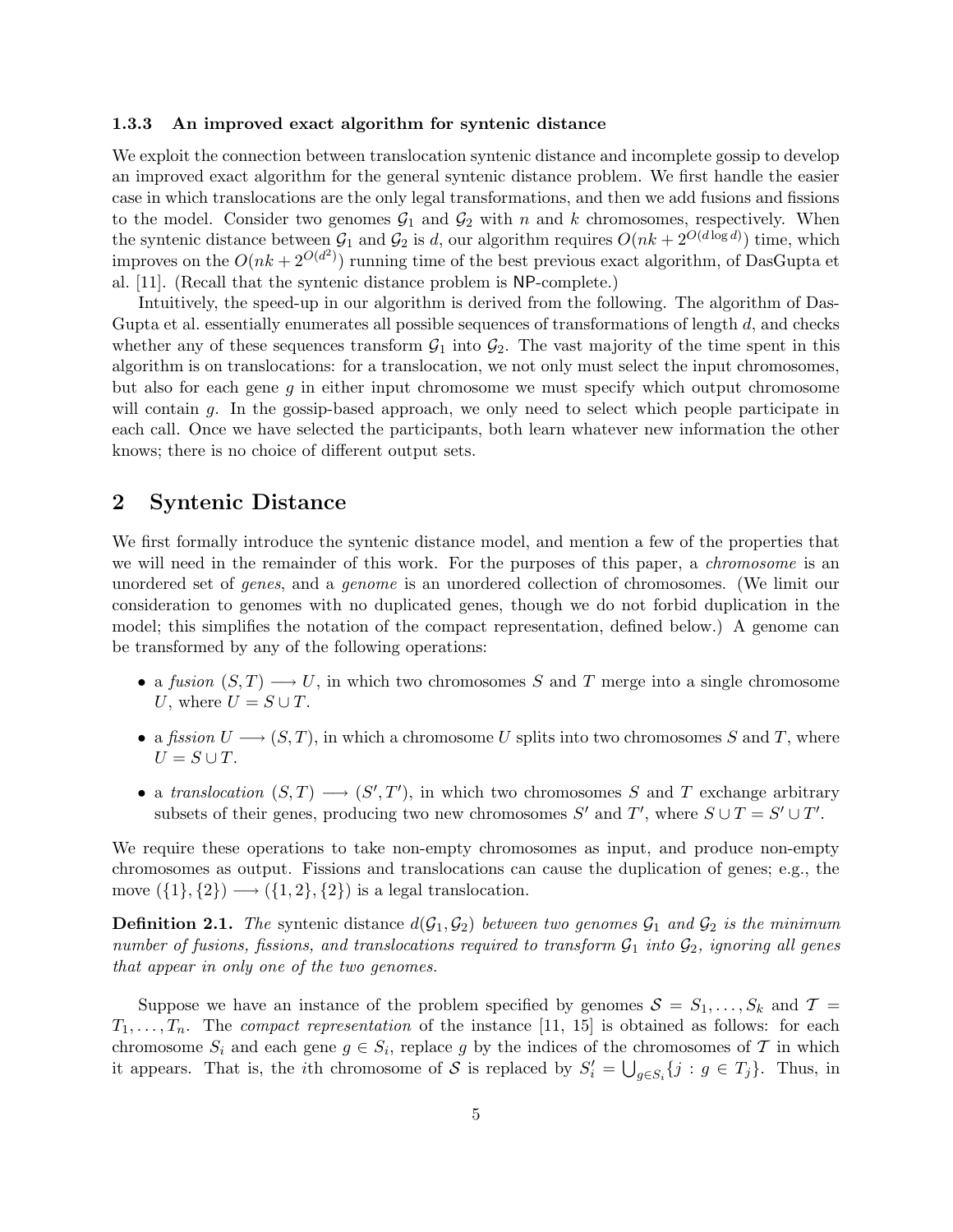the compact representation, S has been replaced by the genome  $S' = S'_1, \ldots, S'_k$ . It is not difficult to show that  $d(S, \mathcal{T}) = d(S', \mathcal{T}')$ , where  $\mathcal{T}' = \{1\}, \ldots, \{n\}$  [11, 15]. The compact representation allows us to limit the number of genes to  $n$  (the number of chromosomes in the second genome) while also considering a more "uniform" target genome  $\mathcal{T}'$ .

As an example of the compact representation, consider the following instance:

|  | $\mathcal{S} = \{a, b\},\$  | (Chromosome 1)  |
|--|-----------------------------|-----------------|
|  | $\{c,d,e\},\$               | (Chromosome 2)  |
|  | $\{f,g\},\$                 | (Chromosome 3)  |
|  | $\{h, i, j\}$               | (Chromosome 4)  |
|  |                             |                 |
|  | $\mathcal{T} = \{a,c,d\},\$ | (Chromosome 1)  |
|  | $\{b,e,f,g,h\},\$           | (Chromosome 2)  |
|  | $\{i,k\}$                   | (Chromosome 3). |

In the compact representation, we wish to transform the collection of sets  $\{1, 2\}, \{1, 2\}, \{2, 3\}$ into the collection  $\{1\}, \{2\}, \{3\}.$ 

For the remainder of this paper, we will only consider instances in the compact representation. Also, for an instance  $S = S_1, \ldots, S_n$  where  $S_i = \{\}\$ for some i, we will understand S to denote the instance  $S' = S_1, \ldots, S_{i-1}, S_{i+1}, \ldots, S_n$ . Thus we will presume that all sets are initially non-empty.

**Definition 2.2.** Let  $S = S_1, \ldots, S_k$  be a collection of sets such that  $\bigcup_i S_i = \{1, \ldots, n\}$ . Then the syntenic distance of  $S$  is

$$
d(\mathcal{S}) \ := \ d(\mathcal{S}, \overline{\mathcal{G}}_n),
$$

where  $\overline{\mathcal{G}}_n = \{1\}, \ldots, \{n\}.$ 

We will use  $\sigma$  to denote a sequence of fusions, fissions, and translocations, and we say that  $\sigma$ solves S if it transforms S into  $\overline{\mathcal{G}}_n$ . Note that the sets of  $\overline{\mathcal{G}}_n$  do not have to be produced in any particular order.

We write  $S \sqsubseteq \widehat{S}$  for  $S = S_1, \ldots, S_n$  and  $\widehat{S} = \widehat{S}_1, \ldots, \widehat{S}_n$ , if, for all i, we have  $S_i \subseteq \widehat{S}_i \subseteq \bigcup_i S_i$ . We will make use of the following known properties of the syntenic distance:

**Theorem 2.3 (Canonicalization [11]).** For any instance S, there is an optimal move sequence  $\sigma$  solving  $S$  in which all fusions precede all translocations precede all fissions.

**Theorem 2.4 (Syntenic Monotonicity [27]).** For any instance S and any  $S' \subseteq S$ , we have  $d(S') \leq d(S)$ .

In addition, we will use following observation of DasGupta et al. [11]: for any instance  $S =$  $S_1, \ldots, S_n$  where  $\bigcup_i S_i = \{1, \ldots, n\}$ , there is a move sequence that solves S in at most 2n−2 moves.

# 3 Translocation Syntenic Distance

We begin by restricting our attention to move sequences that consist solely of translocations. We explore some of the properties of the *translocation syntenic distance*, and relate this measure and a variant to the general syntenic distance. For this restricted model, we must limit ourselves to instances in which the number of elements is equal to the number of sets.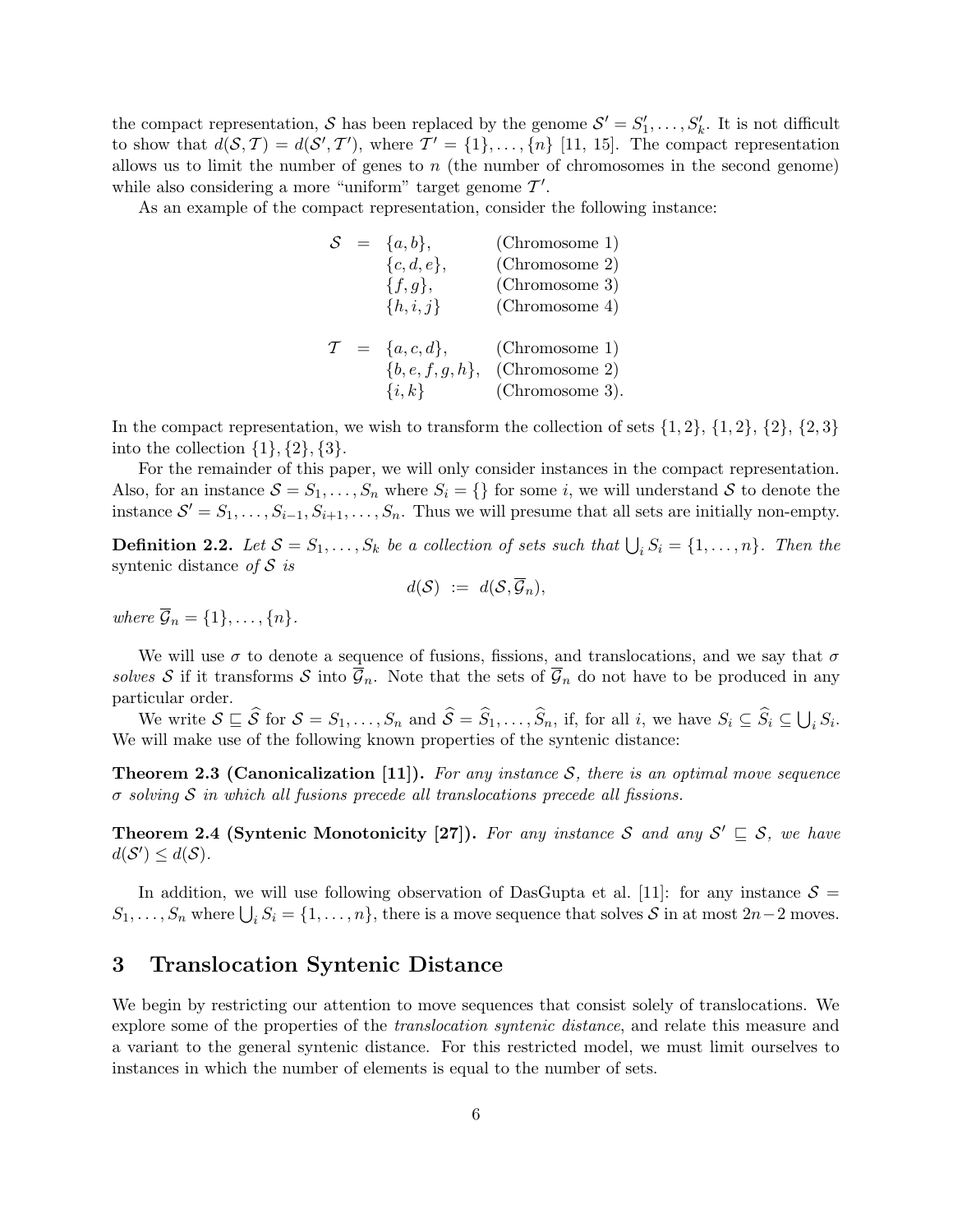**Definition 3.1.** A collection of non-empty sets  $S = S_1, \ldots, S_n$  is square iff  $\bigcup_i S_i = \{1, \ldots, n\}.$ 

Translocation-only move sequences can only solve square instances; since a translocation transforms two non-empty sets into two other non-empty sets, a sequence of translocations cannot alter the number of non-empty sets, as is required for instances that are not square. Note that any move sequence solving a square instance must contain the same number of fusions and fissions—the number of non-empty sets increases by one with a fission and decreases by one with a fusion, and a square instance initially contains exactly the right number of non-empty sets.

**Definition 3.2.** For square  $S = S_1, \ldots, S_n$ , let  $\chi(S)$  be the translocation syntenic distance of S:

$$
\chi(\mathcal{S}) := \min_{\rho \text{ solves } \mathcal{S}} |\rho|
$$

where ρ contains only translocations.

Just as for the syntenic distance,  $\rho$  solves S by transforming it into  $\overline{\mathcal{G}}_n = \{1\}, \ldots, \{n\}$ . We will use  $\rho$  to denote sequences of translocations.

**Proposition 3.3.** For all square  $S$ ,  $d(S) \leq \chi(S)$ .

*Proof.* Any translocation move sequence is also a legal fusion-fission-translocation move sequence.

We would like to show that fusions and fissions never help in solving a square instance. However, for example, the instance  $\{1, 2, 3, 4\}$ ,  $\{1, 2, 3, 4\}$ ,  $\{1, 2, 3, 4\}$ ,  $\{5, 6, 7\}$ ,  $\{5, 6, 7\}$ ,  $\{5, 6, 7\}$ ,  $\{5, 6, 7\}$ appears to require 8 translocations if fusions and fissions are forbidden, but can be solved with the following 7 moves (1 fusion, 5 translocations, and 1 fission):

$$
(\{1, 2, 3, 4\}, \{1, 2, 3, 4\}) \longrightarrow \{1, 2, 3, 4\}
$$
  
\n
$$
(\{1, 2, 3, 4\}, \{1, 2, 3, 4\}) \longrightarrow (\{1\}, \{2, 3, 4\})
$$
  
\n
$$
(\{2, 3, 4\}, \{5, 6, 7\}) \longrightarrow (\{2\}, \{3, 4, 5, 6, 7\})
$$
  
\n
$$
(\{3, 4, 5, 6, 7\}, \{5, 6, 7\}) \longrightarrow (\{3\}, \{4, 5, 6, 7\})
$$
  
\n
$$
(\{4, 5, 6, 7\}, \{5, 6, 7\}) \longrightarrow (\{4\}, \{5, 6, 7\})
$$
  
\n
$$
(\{5, 6, 7\}, \{5, 6, 7\}) \longrightarrow (\{5\}, \{6, 7\})
$$
  
\n
$$
\{6, 7\} \longrightarrow (\{6\}, \{7\}).
$$

Fortunately, the following weaker statement will suffice for our purposes:

**Lemma 3.4.** For all square S, there exists  $\hat{S} \supseteq S$  such that  $d(S) > \chi(\hat{S})$ .

*Proof.* Let  $\sigma$  be an optimal canonical move sequence solving S using the fewest possible fusions, and let  $\alpha$  be the number of fusions in  $\sigma$ . We proceed by induction on  $\alpha$ .

For  $\alpha = 0$ , the sequence  $\sigma$  contains only translocations. Therefore  $\chi(\mathcal{S}) \leq |\sigma| = d(\mathcal{S})$  by the optimality of  $\sigma$ .

For  $\alpha \geq 1$ , consider the last fusion  $\sigma_{\alpha} = (A, B) \longrightarrow A \cup B$  and the first fission  $C \cup D \longrightarrow (C, D)$ of  $\sigma$ . Note that since only other fusions precede  $\sigma_{\alpha}$ , the set A must consist of the union of some number of original input sets. Let  $S_i$  be one such set.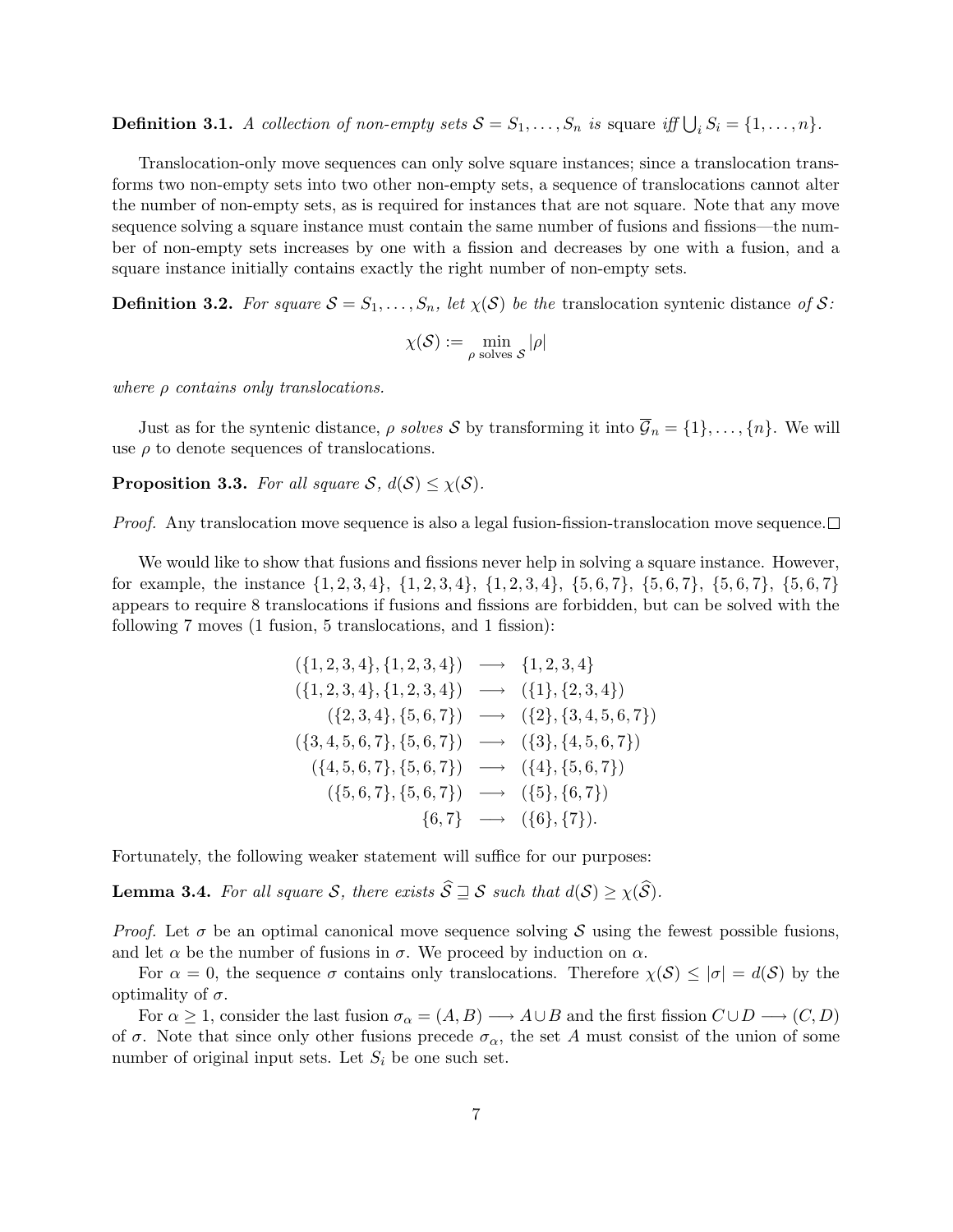We define  $\sigma'$  and  $\mathcal{S}'$  as follows. Add  $C \cup D$  to the input set  $S_i$ , and carry  $C \cup D$  along with the elements of  $S_i$  until  $\sigma_{\alpha}$ . Instead of  $\sigma_{\alpha}$ , we complete the translocation  $(A \cup C \cup D, B) \longrightarrow$  $(A\cup B, C\cup D)$ . Therefore  $\sigma'_1,\ldots,\sigma'_\alpha$  applied to S' yields exactly the same sets as  $\sigma_1,\ldots,\sigma_\alpha$ applied to S, except that the former produces an additional set  $C \cup D$ .

We duplicate exactly the translocation phase of  $\sigma$  in  $\sigma'$ , ignoring the presence of the extra set  $C \cup D$ . The result of these moves of  $\sigma'$  on  $S'$  is identical to the result of these moves of  $\sigma$  on  $S$ , again except for the extra  $C \cup D$ . Now in place of the fission  $C \cup D \longrightarrow (C, D)$ , we can complete the translocation  $(C \cup D, C \cup D) \longrightarrow (C, D)$ . Now the resulting instances are exactly identical. Let the remainder of  $\sigma'$  match that of  $\sigma$ . Thus  $\sigma'$  solves  $\mathcal{S}'$  and  $|\sigma'| = |\sigma|$ .

We have produced an instance  $\mathcal{S}' \sqsupseteq \mathcal{S}$ , where  $\mathcal{S}'$  is solved by a move sequence  $\sigma'$  containing  $\alpha-1$ fusions and  $|\sigma|$  total moves. Note that  $|\sigma| = |\sigma'| \geq d(\mathcal{S}') \geq d(\mathcal{S}) = |\sigma|$  by syntenic monotonicity, so  $d(S') = d(S)$ . By the induction hypothesis, there is an instance  $\hat{S} \supseteq S'$  so that  $\chi(\hat{S}) \leq d(S')$ . Therefore  $\widehat{S} \sqsupseteq S' \sqsupseteq S$  and  $\chi(\widehat{S}) \leq d(S') = d(S)$ .  $\Box$ 

With a monotonicity property for translocation syntenic distance—that is,  $\chi(\mathcal{S}) \leq \chi(\widehat{\mathcal{S}})$  whenever  $S \subseteq \widehat{S}$ —this lemma would imply  $\chi(S) = d(S)$ . Unfortunately, we are unable to prove this property, and, in fact, believe that it is false. This situation inspires the definition of a variant on translocation syntenic distance with enforced monotonicity:

**Definition 3.5.** For a square instance S the expanded translocation syntenic distance  $\chi^*(\mathcal{S})$  is

$$
\chi^*(\mathcal{S}) := \min_{\mathcal{S}' \supseteq \mathcal{S}} \ \chi(\mathcal{S}').
$$

**Proposition 3.6.** For any square instance S and any  $\widehat{S} \sqsupseteq S$ , we have  $\chi^*(\mathcal{S}) \leq \chi^*(\widehat{S}) \leq \chi(\widehat{S})$ .

*Proof.* Immediate from the definition of  $\chi^*(\mathcal{S})$ .

We can now prove the equality of expanded translocation syntenic distance and syntenic distance.

**Theorem 3.7.** If S is square then  $\chi^*(\mathcal{S}) = d(\mathcal{S})$ .

Proof. By Proposition 3.3 and syntenic monotonicity,

$$
\chi^*(\mathcal{S}) = \min_{\mathcal{S}' \supseteq \mathcal{S}} \chi(\mathcal{S}') \geq \min_{\mathcal{S}' \supseteq \mathcal{S}} d(\mathcal{S}') = d(\mathcal{S}).
$$

For the other direction, let  $\hat{S} \supseteq S$  be such that  $d(S) \geq \chi(\hat{S})$  according to Lemma 3.4. Then  $d(S) \ge \chi(\widehat{S}) \ge \chi^*(\mathcal{S})$  by Proposition 3.6.  $\Box$ 

### 4 Incomplete Gossip and the Translocation Syntenic Distance

Formally, the *(complete)* gossip problem is as follows. We are given a number n of gossipers, where gossiper  $i$  initially knows a unique piece of information  $i$ . Any two gossipers can communicate via a phone call, during which the two participants each tell the other all of the information that they know at the time. We seek a minimum-length sequence  $\phi$  of phone calls so that every gossiper learns all the information  $\{1, \ldots, n\}.$ 

 $\Box$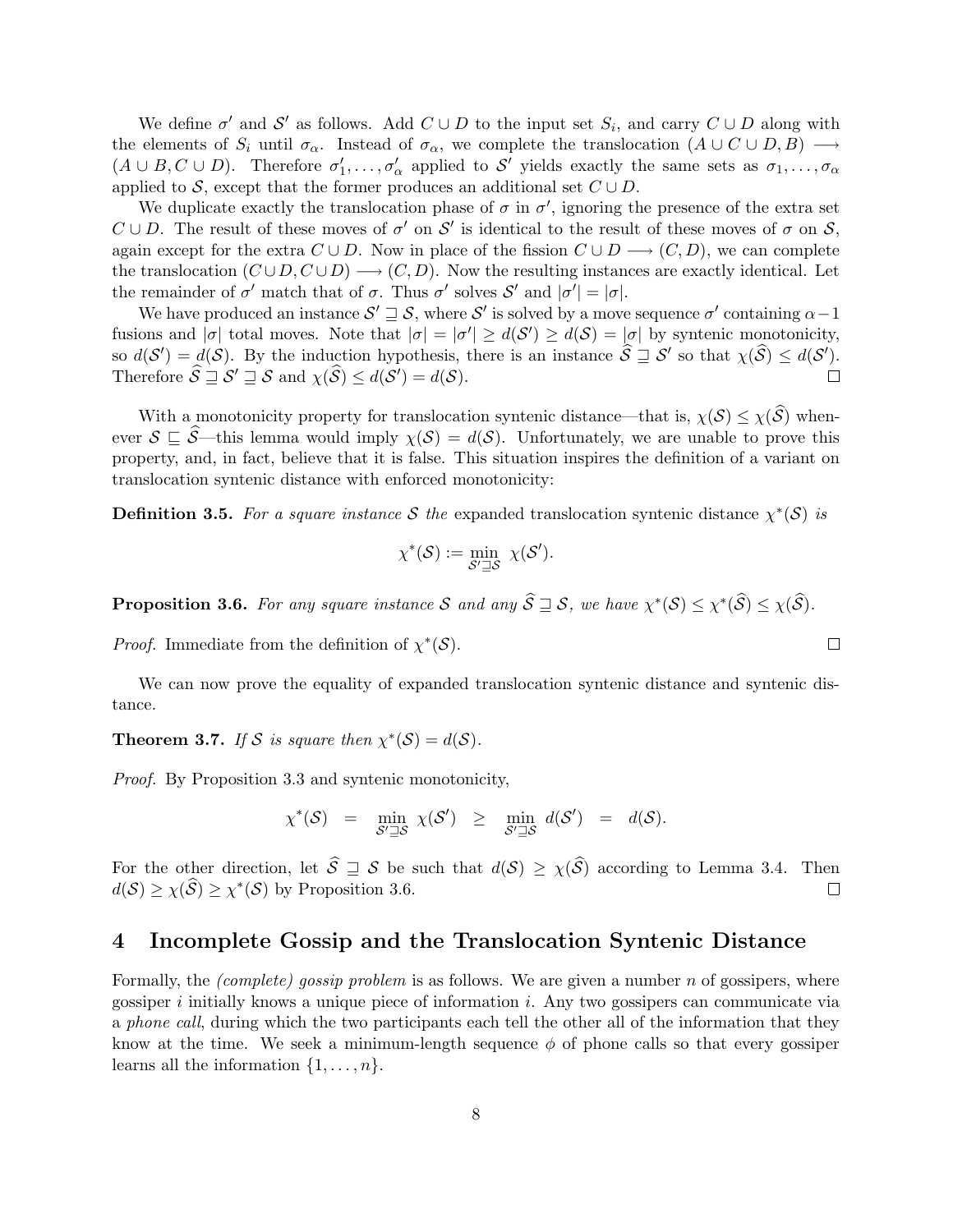For the *incomplete gossip problem*, we are also given sets  $S_1, \ldots, S_n$ , where  $S_i \subseteq \{1, \ldots, n\}$  is the set of relevant gossip for gossiper  $i$ . Each gossiper wishes only to learn his set of relevant gossip.

We will say that a sequence  $\phi$  of phone calls spreads  $S = S_1, \ldots, S_n$  if, after  $\phi$  is complete, each gossiper *i* has learned  $S_i \supseteq S_i$ , and exactly spreads S if every gossiper *i* has learned exactly  $S_i = S_i$ .

**Definition 4.1.** For a square instance  $S = S_1, \ldots, S_n$ , the incomplete gossip number  $\gamma(S)$  is

$$
\gamma(\mathcal{S}) \quad := \quad \min_{\phi \text{ spreads } \mathcal{S}} |\phi|.
$$

Note that this quantity is defined only when  $\bigcup_i S_i = \{1, \ldots, n\}$ —that is, we insist that each initial piece of information is interesting to some gossiper (possibly the same gossiper who knows it initially), and that no gossiper wants to learn anything other than what the other participants know.

## **Proposition 4.2 (Gossip Monotonicity).** For any square S, if  $S \subseteq S'$  then  $\gamma(S) \leq \gamma(S')$ .

*Proof.* Every call sequence  $\phi$  that spreads S' also spreads S.

We now relate the incomplete gossip problem to the (expanded) translocation syntenic distance. First we need to introduce some notation.

Suppose  $\rho$  is a sequence of translocations solving square  $S = S_1, \ldots, S_n$ . Let  $S[\rho, S]^t_i$  denote the contents of the *i*th set after the first t translocations of  $\rho$  have been applied to S. Initially,  $\mathsf{S}[\rho,\mathcal{S}]_i^0 = S_i$ . The  $(t+1)$ th translocation in  $\rho$  is between  $\mathsf{S}[\rho,\mathcal{S}]_x^t$  and  $\mathsf{S}[\rho,\mathcal{S}]_y^t$ , for some x and y, and produces two non-empty sets A and B, where  $A \cup B = \mathsf{S}[\rho, \mathcal{S}]^t_x \cup \mathsf{S}[\rho, \mathcal{S}]^t_y$ . Define

$$
\begin{array}{rcl}\n\mathsf{S}[\rho,S]_x^{t+1} &=& A \\
\mathsf{S}[\rho,S]_y^{t+1} &=& B \\
\mathsf{S}[\rho,S]_i^{t+1} &=& \mathsf{S}[\rho,S]_i^t \quad \text{for all } i \notin \{x,y\}.\n\end{array}
$$

Let  $\phi$  be a call sequence. Let  $\mathsf{K}[\phi]_i^t$  denote the set of all pieces of gossip that person i knows after the first t calls of  $\phi$ . Thus  $\mathsf{K}[\phi]_i^0 = \{i\}$  for any person i and any call sequence  $\phi$ . If the  $(t+1)$ th phone call in  $\phi$  is between gossipers p and q, then

$$
K[\phi]_p^{t+1} = K[\phi]_q^{t+1} = K[\phi]_p^t \cup K[\phi]_q^t
$$

and  $\mathsf{K}[\phi]_i^{t+1} = \mathsf{K}[\phi]_i^t$  for all  $i \notin \{p, q\}.$ 

**Lemma 4.3.** Let S be square. Then  $\gamma(\mathcal{S}) \geq \chi^*(\mathcal{S})$ .

*Proof.* Let  $\phi$  optimally spread  $S = S_1, \ldots, S_n$ , and let  $S = S_1, \ldots, S_n$  where gossiper i actually learns  $S_i \supseteq S_i$  after  $\phi$ . Note that  $S \sqsubseteq S$  and that  $\phi$  exactly spreads S. By gossip monotonicity and the fact that there exists a call sequence optimally spreading S that also spreads  $\widetilde{S}$ , we have  $\gamma(\mathcal{S}) = \gamma(\mathcal{S})$ . We will show:

(\*) If  $\phi$  exactly spreads  $\widehat{S} = \widehat{S}_1, \ldots, \widehat{S}_n$  and  $\mathsf{K}[\phi]_i^{|\phi|} = \widehat{S}_i$ , then  $|\phi| \geq \chi(\widehat{S})$ .

$$
\Box
$$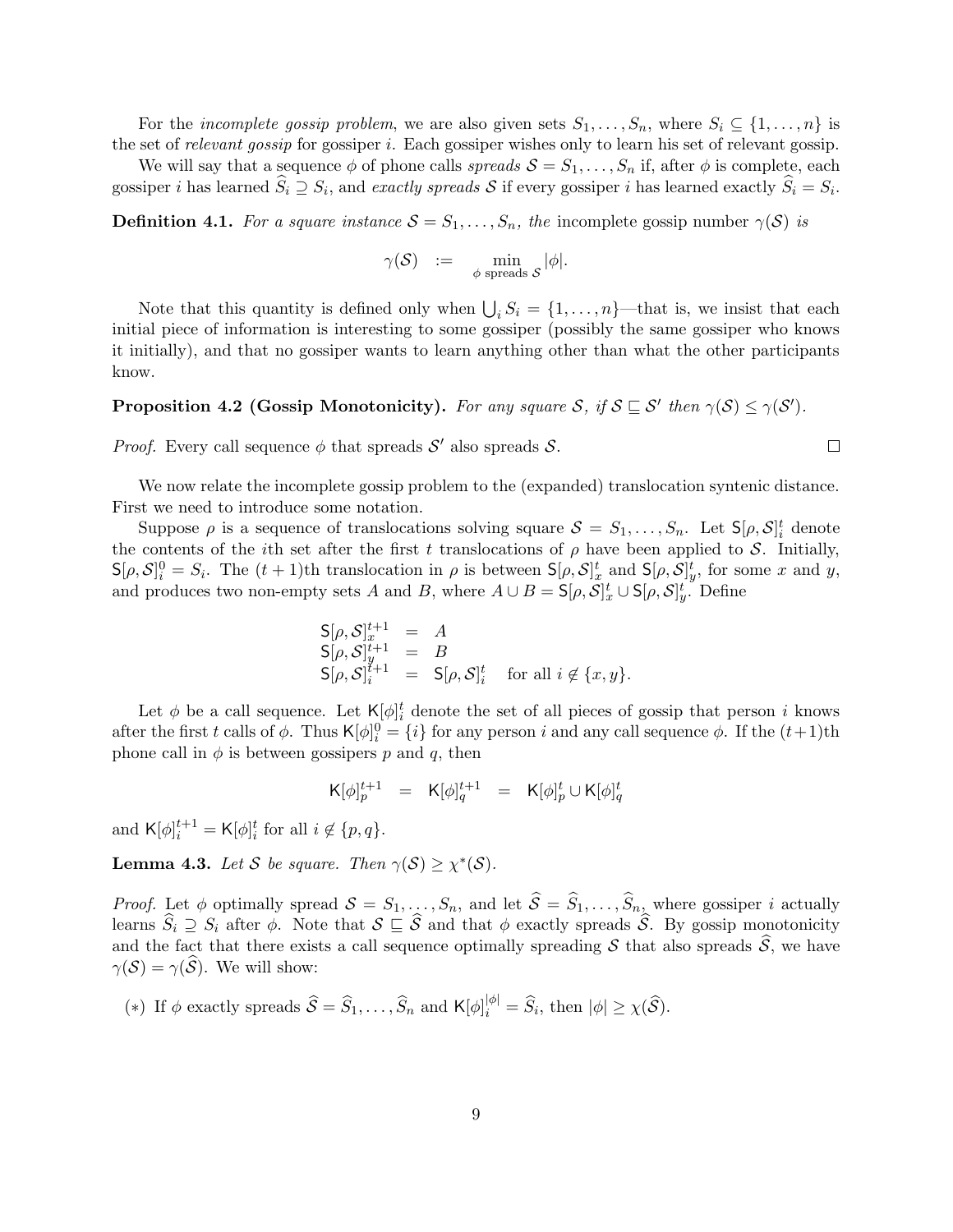This proves the theorem because  $\gamma(S) = \gamma(\widehat{S}) = |\phi| \ge \chi(\widehat{S}) \ge \chi^*(\mathcal{S})$  by Proposition 3.6.

We prove (\*) by induction on  $|\phi|$ , implicitly constructing a sequence of  $|\phi|$  translocations solving S. For the base case  $|\phi| = 0$ , we must have  $S_i \subseteq \{i\}$  because no information is exchanged and  $\widehat{S}_i \supseteq \{i\}$  since gossiper i initially knows information i and  $\phi$  exactly spreads  $\widehat{S}$ . Therefore  $\chi(\widehat{S}) = 0$ . For the inductive case  $|\phi| \geq 1$ , suppose the last call in  $\phi$  is between gossipers p and q. Let  $\mathcal{S}' = \mathcal{S}'_1, \ldots, \mathcal{S}'_n$  be the collection of sets just before the last call of  $\phi$ , i.e.,  $\mathcal{S}'_i = \mathcal{K}[\phi]_i^{|\phi|-1}$  $i^{|\varphi|-1}$ , and let  $\phi' = \phi_1, \ldots, \phi_{|\phi|-1}$ . Then  $\phi'$  exactly spreads S', and we have  $\mathsf{K}[\phi]_i^{|\phi'|} = S_i' = \mathsf{K}[\phi']_i^{|\phi'|}$  $i^{\varphi}$ . Applying the inductive hypothesis gives us  $\chi(\mathcal{S}') \leq |\phi'| = |\phi| - 1$ .

To complete the proof, it suffices to produce S' from  $\widehat{S}$  with one translocation. Define the input sets to be  $\widehat{S}_p = \mathsf{K}[\phi]_p^{|\phi|}$  and  $\widehat{S}_q = \mathsf{K}[\phi]_q^{|\phi|}$ , and the output sets to be  $S'_p = \mathsf{K}[\phi]_p^{|\phi|-1}$  and  $S'_q = \mathsf{K}[\phi]_q^{|\phi|-1}$ . This is a legal translocation by the definition of a phone call:

$$
K[\phi]_p^{|\phi|} \cup K[\phi]_q^{|\phi|} = K[\phi]_p^{|\phi|} = K[\phi]_q^{|\phi|}
$$
  
= 
$$
K[\phi]_p^{|\phi|-1} \cup K[\phi]_q^{|\phi|-1}
$$
  
ave 
$$
\widehat{S}_i = K[\phi]_i^{|\phi|} = K[\phi]_q^{|\phi|-1} = S_i'
$$

and, for all  $i \notin \{p, q\}$ , we have  $S_i$  $K[\phi]_i$  $\mathsf{N}[\varphi]_i$  $i^{|\varphi|-1}_{i} = S$  $\frac{i}{i}$ .

Note that it is possible for  $\gamma(S)$  to be strictly greater than  $\chi^*(S)$ : consider the instance  $S =$  $S_1,\ldots,S_n$  where  $S_i = \{(i+1) \text{ mod } n\}$ . Then  $\chi^*(\mathcal{S}) = \chi(\mathcal{S}) = 0$  because each of the singletons  $\{1\}, \ldots, \{n\}$  appears exactly once in the n sets. However,  $\gamma(S) = n - 1$ —although each person only cares about one piece of gossip, it is unfortunately not the piece of gossip that he initially possesses! However, under a relatively weak assumption, we can show something akin to the other direction:

**Lemma 4.4.** Suppose there exists a translocation sequence  $\rho$  solving  $S = S_1, \ldots, S_n$  such that after  $\rho$ , we have  $S_i = \{i\}$ . Then  $\gamma(S) \leq |\rho|$ .

*Proof.* Suppose we have a sequence  $\rho$  of translocations solving S. We construct a sequence  $\phi$  of | $|\rho|$  phone calls, in the process defining the sets  $\mathsf{K}[\phi]_i^t$ . In our construction, we will maintain the following property:

(†) For each  $1 \leq i \leq n$  and  $0 \leq t \leq |\rho|$ , we have  $\mathsf{K}[\phi]_i^{|\rho|-t} \supseteq \mathsf{S}[\rho, \mathcal{S}]_i^t$ .

We will prove this property holds by induction on  $|\rho| - t$ , together with our construction of the phone calls  $\phi$ .

For the base case  $t = |\rho|$ , we have  $\mathsf{K}[\phi]_i^0 = \{i\} = \mathsf{S}[\rho, \mathcal{S}]_i^{|\rho|}$  $i^{\mid \mu \mid}$ , for any  $\phi$ .

For the inductive case, suppose that we have defined  $|\rho| - t$  phone calls, and (†) holds for all i and all  $t' \geq t$ . Now, suppose that the (t)th translocation in  $\rho$  involves the sets  $\mathsf{S}[\rho,\mathcal{S}]_x^{t-1}$  and  $\mathsf{S}[\rho,\mathcal{S}]^{t-1}_{y}$ ; we define  $\phi_{|\rho|-t+1}$  to be between gossipers x and y. We must show that (†) now holds for  $t-1$ . We have

$$
\begin{array}{rcl}\n\mathsf{K}[\phi]_x^{|\rho|-t+1} & = & \mathsf{K}[\phi]_x^{|\rho|-t} \cup \mathsf{K}[\phi]_y^{|\rho|-t} \\
& \supseteq & \mathsf{S}[\rho, \mathcal{S}]_x^t \cup \mathsf{S}[\rho, \mathcal{S}]_y^t \\
& \supseteq & \mathsf{S}[\rho, \mathcal{S}]_x^{t-1}\n\end{array}
$$

with a completely symmetric argument holding for y. For  $i \notin \{x, y\}$ , we have  $\mathsf{K}[\phi]_i^{|\rho|-t+1} =$  $\mathsf{K}[\phi]_i^{|\rho|-t} \supseteq \mathsf{S}[\rho, \mathcal{S}]_i^t = \mathsf{S}[\rho, \mathcal{S}]_i^{t-1}.$ 

This completes the proof of (†). As a consequence, we have  $\mathsf{K}[\phi]_i^{|\rho|} \supseteq \mathsf{S}[\rho, \mathcal{S}]_i^0 = S_i$ , and thus  $\phi$ has spread  $\mathcal S$  in  $|\rho|$  phone calls.  $\Box$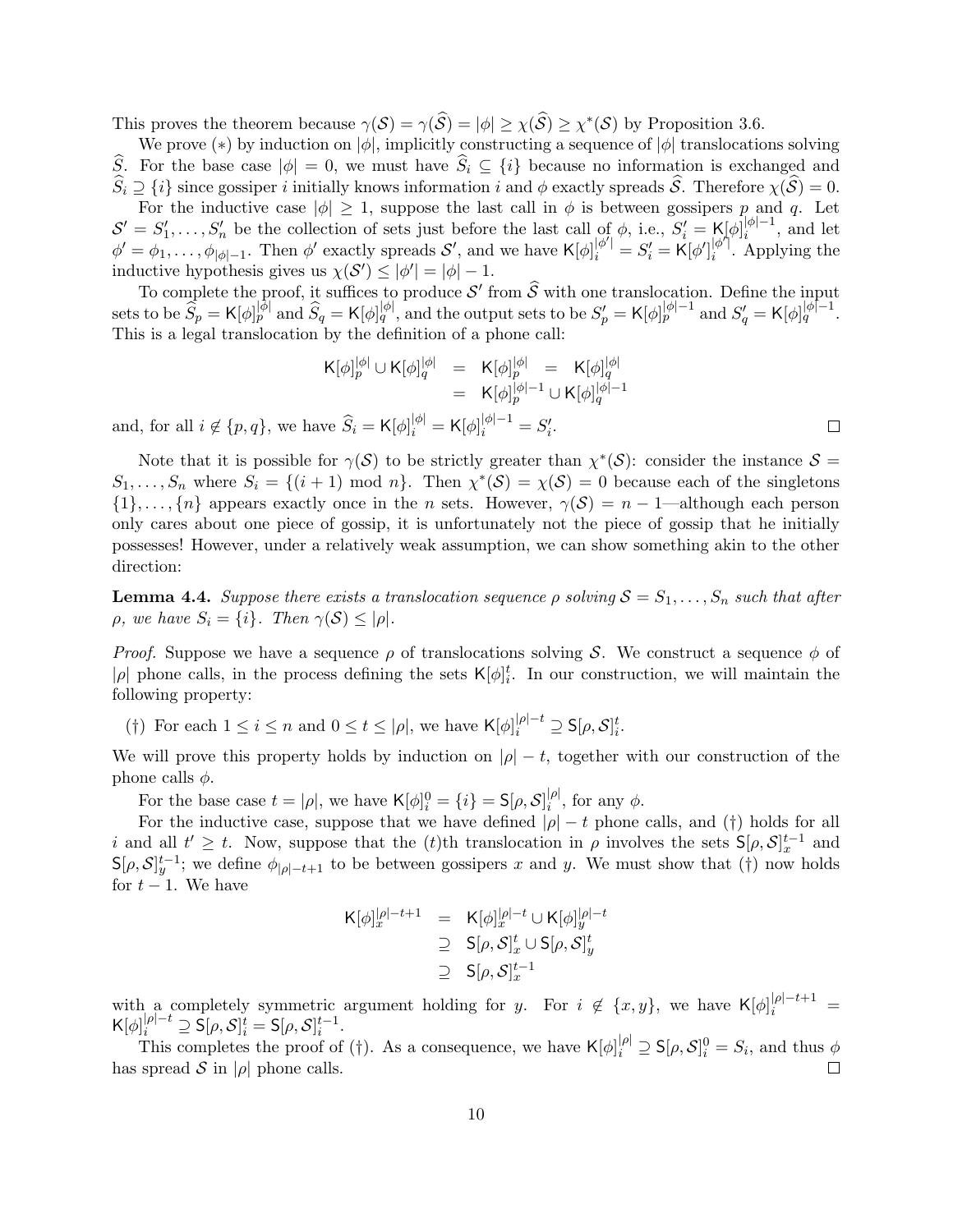The proof is virtually identical to the proof in [25] that  $\chi(\mathcal{G}_{n,n}^*) \geq 2n-4$ , where  $\mathcal{G}_{n,n}^*$  is the instance consisting of n copies of the set  $\{1, \ldots, n\}$ . The only crucial property of the instance is that after the move sequence  $\rho$ , we have  $S_i = \{i\}.$ 

We are now in a position to state and prove the desired result connecting incomplete gossip and syntenic distance. For  $S = S_1, \ldots, S_n$ , write  $S^{\pi} = S_{\pi_1}, \ldots, S_{\pi_n}$  for  $\pi$  a permutation of  $(1, \ldots, n)$ .

**Theorem 4.5.** For any square instance  $S = S_1, \ldots, S_n$ , we have  $d(S) = \min_{\pi} \gamma(S^{\pi})$ .

*Proof.* For any permutation  $\pi$ , we have  $d(S) = d(S^{\pi})$  since the order of sets is irrelevant to syntenic distance. Thus  $d(S) = d(S^{\pi}) = \chi^*(S^{\pi}) \leq \gamma(S^{\pi})$  by Theorem 3.7 and Lemma 4.3. Since  $\pi$  was arbitrary,  $d(S) \leq \min_{\pi} \gamma(S^{\pi}).$ 

For the other direction, note by Theorem 3.7 we have  $d(S) = \chi^*(S)$ . Let  $S^* \sqsupseteq S$  be an instance such that  $\chi^*(\mathcal{S}) = \chi(\mathcal{S}^*)$ , where  $\mathcal{S}^* = S_1^*, \ldots, S_n^*$ . Let  $\rho^*$  be an optimal translocation sequence solving  $S^*$ , and let  $\pi$  be the permutation of  $(1,\ldots,n)$  so that after  $\rho^*$ , we have  $S^*_{\pi_i} = \{i\}$ . Let  $S^{\pi*} = S^{\pi*}_1, \ldots, S^{\pi*}_n$ , where  $S^{\pi*}_i = S^*_{\pi_i}$  and let  $\rho^{\pi*}$  be  $\rho^*$  with the moves relabeled in the same way. Since  $\rho^*$  was optimal for  $\mathcal{S}^*$  and we have only changed the order of the sets,  $\chi(\mathcal{S}^{\pi*}) = \chi(\mathcal{S}^*)$  $|\rho^*| = |\rho^{\pi*}|$ . By the definition of  $\pi$ ,  $\rho^{\pi*}$  is an optimal translocation sequence solving  $S^{\pi*}$  so that after  $\rho^{\pi*}$ , we have  $S_i^{\pi*} = \{i\}$ . By Lemma 4.4, then, we have  $|\rho^{\pi*}| \ge \gamma(\mathcal{S}^{\pi*})$ . Finally, by gossip monotonicity  $\gamma(\mathcal{S}^{\pi*}) \geq \gamma(\mathcal{S}^{\pi})$ . In summary,

$$
d(\mathcal{S}) = \chi^*(\mathcal{S}) = \chi(\mathcal{S}^*) = \chi(\mathcal{S}^{\pi^*}) = |\rho^{\pi^*}| \geq \gamma(\mathcal{S}^{\pi^*}) \geq \gamma(\mathcal{S}^{\pi}).
$$

Therefore  $d(S) \geq \gamma(S^{\pi}) \geq \min_{\pi} \gamma(S^{\pi})$ .

### 5 A Faster Algorithm for Syntenic Distance

As an application of Theorem 4.5, we give a gossip-based exact algorithm to compute the syntenic distance between species with n and k chromosomes, respectively. This new algorithm runs in time  $O(nk + 2^{O(d \log d)})$  for syntenic distance d—a significant asymptotic improvement over the previous best of  $O(nk + 2^{O(d^2)})$ . We present the algorithm in Figure 1.

### 5.1 Deciding Incomplete Gossip

The decision procedure decide-gossip is the obvious exponential algorithm for deciding if  $\gamma(S) \leq d$ for a square instance S. We simply enumerate all sequences of d calls among n callers, and check it see if any such sequence successfully spreads  $\mathcal{S}$ .

**Lemma 5.1.** For any square instance S, the procedure decide-gossip returns true iff  $\gamma(S) \leq d$ .

*Proof.* The procedure returns true iff there is a call sequence  $\phi$  of length d spreading S. Obviously if there is such a  $\phi$  we have  $\gamma(S) \leq d$ . If  $\gamma(S) \leq d$ , then there is a  $\phi$  of length d spreading S: if  $\phi'$ optimally spreads S where  $|\phi'| < d$ , then any extension of  $\phi'$  to d calls also spreads S.  $\Box$ 

Lemma 5.2. The procedure decide-gossip runs in  $O(dn^{2d+2})$  time.

*Proof.* Let  $\mathcal{C}_{n,d}$  be the set of call sequences of length d with n gossipers. There are  $\binom{n}{2}$  $n \choose 2$  different choices of callers for each of the d calls. Thus we have  $|\mathcal{C}_{n,d}| = \prod_{i=1}^d \binom{n}{2}$  $\binom{n}{2}$  <  $n^{2d}$ . We can simulate a single call in  $O(n)$  time, so we can simulate any  $\phi \in \mathcal{C}_{n,d}$  in  $O(dn)$ . Testing if  $\mathcal{S}^{\phi} \supseteq \mathcal{S}$  can be done trivially in  $O(n^2)$  time, comparing element-by-element. Thus the total time for each call sequence is  $O(dn^2)$ , yielding  $O(dn^{2d+2})$  time for the procedure overall.  $\Box$ 

 $\Box$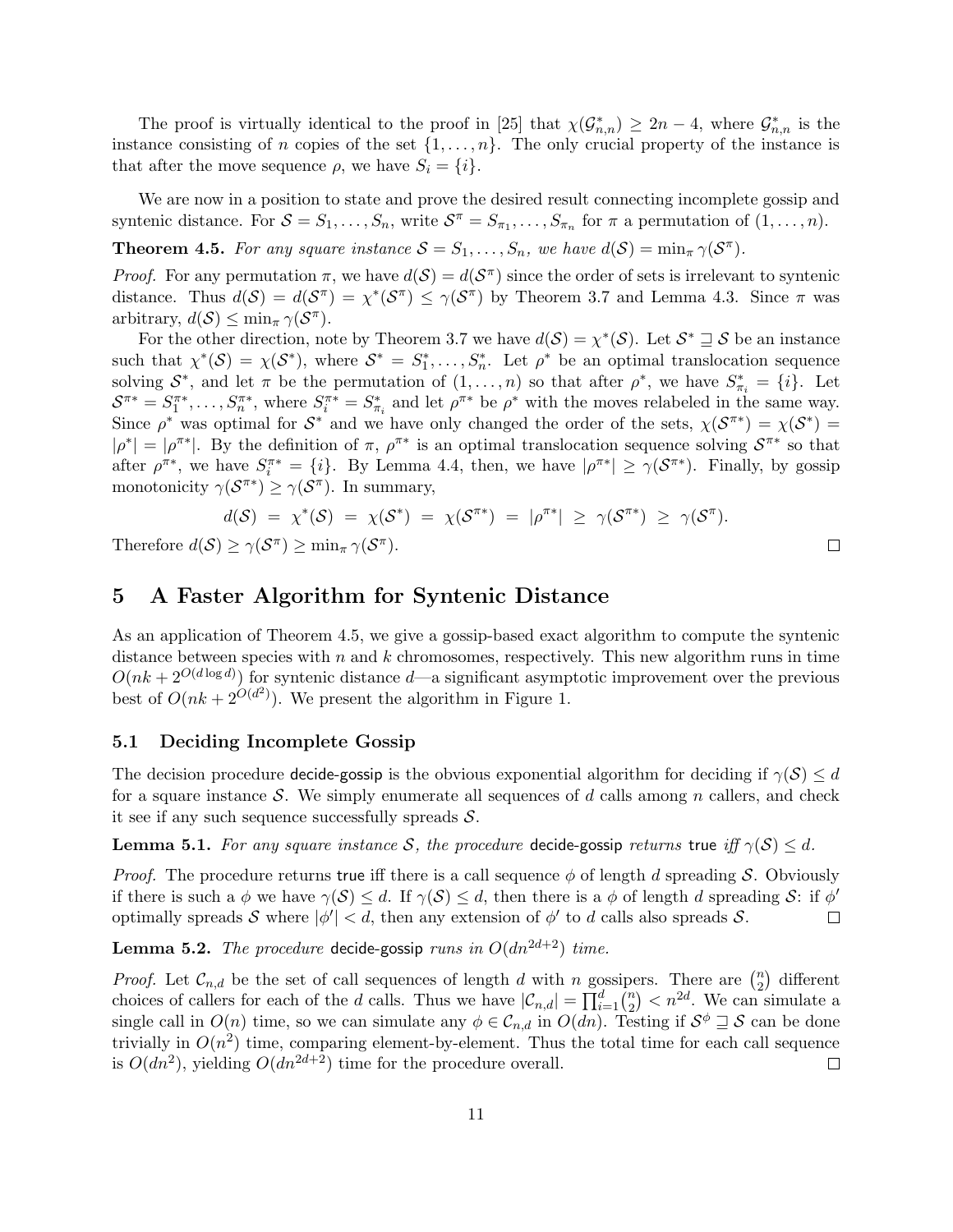decide-gossip $(S = \langle S_1, \ldots, S_n \rangle, d)$ // decide if  $\gamma(S) \leq d$ , where S is square.

- 1. Let  $\mathcal{C}_{n,d}$  be the set of call sequences of length d with n gossipers.
- 2. For each  $\phi \in \mathcal{C}_{n,d}$ :
	- (a) Simulate  $\phi$  and let  $S_i^{\phi}$  $\frac{\varphi}{i}$  be what gossiper *i* learns after  $\phi$ . Let  $\mathcal{S}^{\phi} = S_1^{\phi}$  $s_1^{\phi}, \ldots, S_n^{\phi}.$
	- (b) Return true if  $S^{\phi} \sqsupseteq S$ .
- 3. Otherwise return false.

decide-square-synteny $(\mathcal{S} = \langle S_1, \ldots, S_n \rangle, d)$ // decide if  $d(S) \leq d$ , where S is square.

- 1. For each permutation  $\pi$  of  $(1, \ldots, n)$ :
	- (a) Let  $S_i^{\pi} = S_{\pi_i}$ , and let  $S^{\pi} = S_1^{\pi}, \ldots, S_n^{\pi}$ .
	- (b) If decide-gossip( $S^{\pi}, d$ ) then return true.
- 2. Otherwise return false.

syntenic-distance $(\mathcal{S} = \langle S_1, \ldots, S_k \rangle)$ // compute  $d(S)$ , where  $\bigcup_i S_i = \{1, \ldots, n\}.$ 

- 1. If  $n > k$  then consider dual(S) = { $j : 1 \in S_j$ }, ..., { $j : n \in S_j$ }.
- 2. Remove all lonely singletons—an element b appearing only once, in a singleton  ${b}$ —from S. Let S be the resulting instance, and let k and n be the number of sets and elements, respectively, in  $S$ .
- 3. For all sequences f of  $k n$  fusions, let  $S<sup>f</sup>$  be the instance resulting from fusing the sets specified in  $f$ , starting from  $\mathcal{S}$ .
- 4. Search sequentially for the smallest  $\delta \in \{0, \ldots, 2n-2\}$  so that, for some f, decide-square-synteny $(\mathcal{S}^f, \delta).$
- 5. Return  $\delta + k n$ .

Figure 1: An gossip-based algorithm to exactly compute syntenic distance.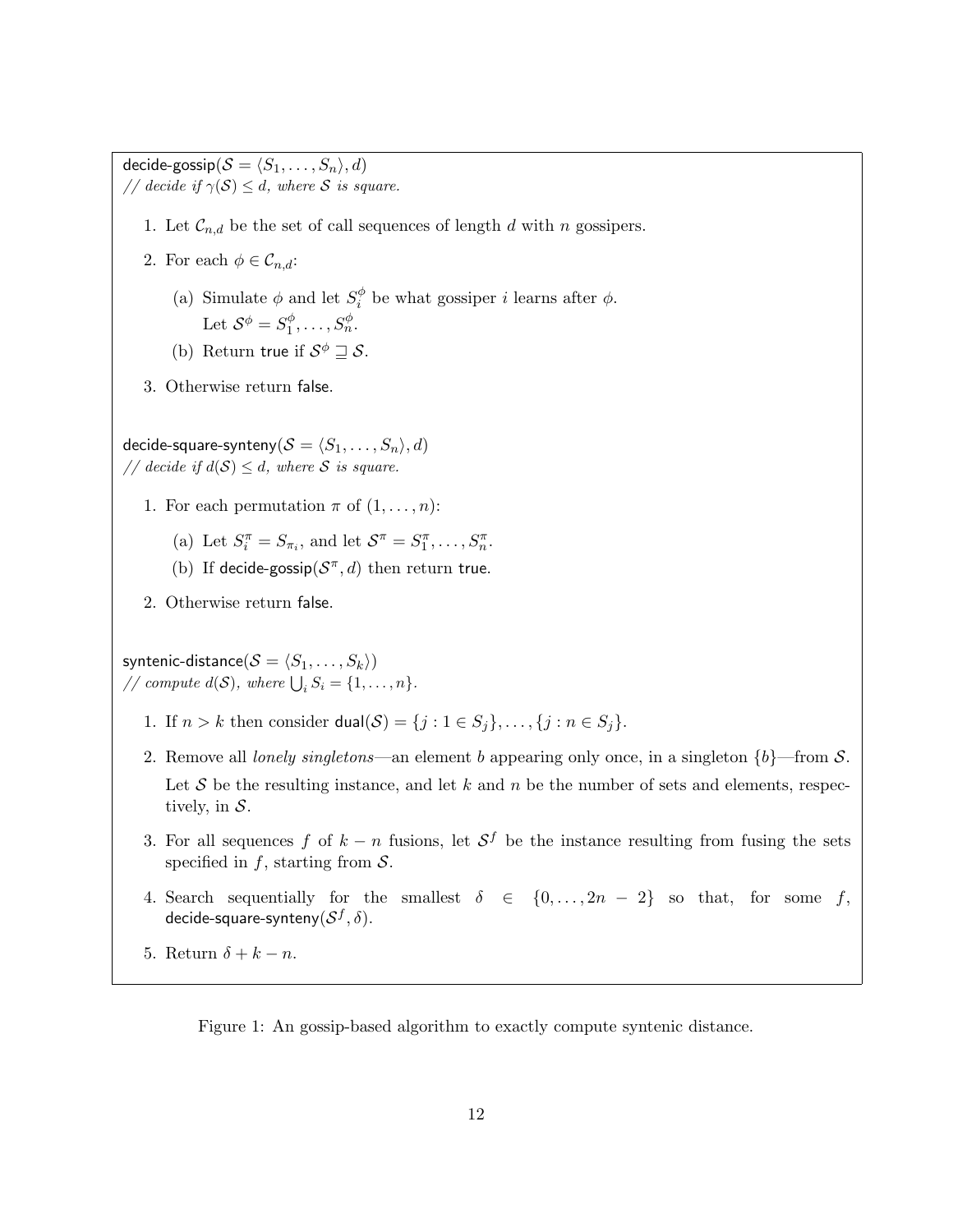### 5.2 Deciding the Syntenic Distance of Square Instances

We use the connection between gossip and synteny to build a decision procedure decide-squaresynteny for the syntenic distance of a square instance  $S$ . Because of the differences between the two problems with respect to the correspondence between the orderings of the sets and of the elements, we use brute force to examine all permutations of the sets.

**Lemma 5.3.** For any square instance S, the procedure decide-square-synteny returns true iff  $d(S) \leq$ d.

*Proof.* By Theorem 4.5, we have  $d(S) = \min_{\pi} \gamma(S^{\pi})$ . The procedure decide-square-synteny returns true iff we have  $\gamma(\mathcal{S}^{\pi}) \leq d$  for some  $\pi$ , by Lemma 5.1.  $\Box$ 

Lemma 5.4. The procedure decide-square-synteny requires  $O(n!dn^{2d+2})$  time.

*Proof.* There are n! permutations of  $(1, \ldots, n)$ , and thus n! calls to decide-gossip, each of which requires  $O(dn^{2d+2})$  time by Lemma 5.2.  $\Box$ 

### 5.3 Computing Syntenic Distance

In syntenic-distance, we use decide-square-synteny to compute the actual syntenic distance of an instance S, where S is arbitrary (i.e., not necessarily square). First, however, we do some preprocessing based on the results of DasGupta et al. [11].

For an instance  $S = S_1, \ldots, S_k$  and  $\bigcup_i S_i = \{1, \ldots, n\}$ , the *dual* of S is the instance  $S' =$  $S'_1, \ldots, S'_n$ , where  $j \in S'_i$  iff  $i \in S_j$ . Call a set  $S_i$  a lonely singleton iff  $S_i = \{b\}$  and  $b \notin \bigcup_{j \neq i} S_j$ .

**Lemma 5.5 (Duality [11]).** For any instance S with dual S', we have  $d(S) = d(S')$ .

**Lemma 5.6 (Lonely Singleton Removal [11]).** Let T be an instance with a lonely singleton  $T_i = \{b\}$ . Let S be the instance obtained by removing the element b and the set  $T_i$  from T. Then  $d(\mathcal{T}) = d(\mathcal{S}).$ 

Thus we can limit ourselves to the case where  $k \geq n$ —otherwise we consider the dual instance and there are no lonely singletons. We can compute the dual and remove all lonely singletons in  $O(nk)$  time.

**Theorem 5.7.** The procedure syntenic-distance computes  $d(S)$ .

Proof. Note that, by duality, considering the dual instance does not change the distance. Also note that removing the lonely singletons does not alter the distance, by Lemma 5.6. Therefore we presume that  $k \geq n$  and that there are no lonely singletons.

For a sequence f of  $n-k$  fusions, write  $\mathcal{S}^f$  to denote the instance resulting from the application of f to S. By Lemma 5.3 (and the observation that  $2n-2$  moves suffice to solve any  $S<sup>f</sup>$ ), we have  $\delta = \min_f d(S^f)$ . After any sequence f of  $k - n$  fusions, the resulting instance  $S^f$  is square. Let f be a fusion sequence for which  $\delta = d(S^f)$ . Doing f followed by an optimal move sequence for  $S^f$ solves S, so  $d(S) \leq k - n + d(S^f) = k - n + \delta$ .

For the other direction, it suffices to identify a fusion sequence f such that  $d(S) = k - n + d(S^f) \ge$  $k - n + \min_f d(S^f) = k - n + \delta$ . In any move sequence that solves S, we must decrease the number of sets from k to n, which requires  $k - n$  fusions. Let  $\sigma$  be an optimal canonical move sequence solving S, and let f denote the first  $k - n$  fusions in  $\sigma$ . Let  $S^f$  be the instance resulting from completing them. Since  $\sigma$  was presumed to be optimal, we have  $d(S) = k - n + d(S^f)$ .  $\Box$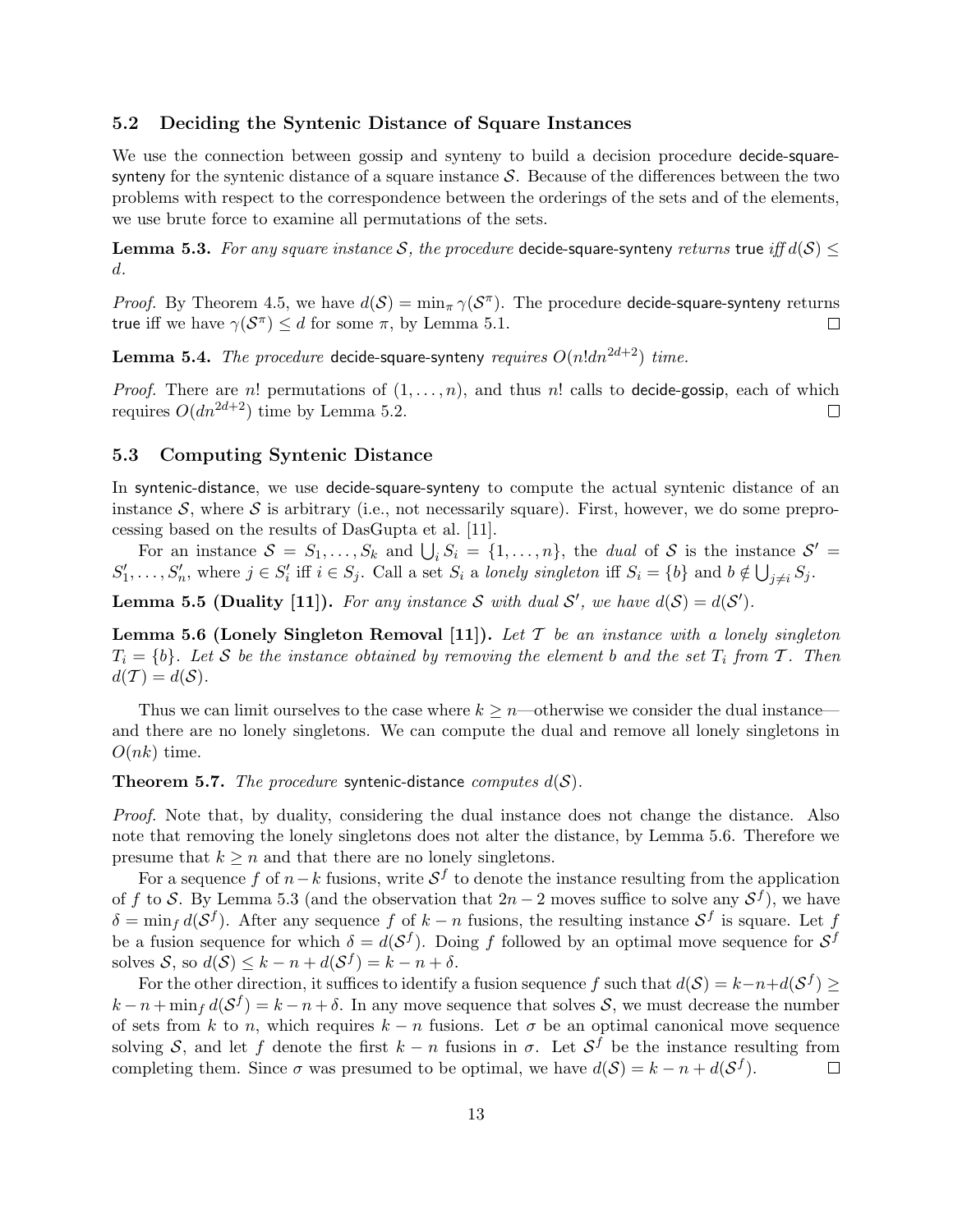We turn to the running time, after noting the following fact:

**Lemma 5.8.** For any instance  $S = S_1, \ldots, S_k$  with  $d(S) < k/2$ , there is a lonely singleton  $S_i$ .

*Proof.* A move sequence  $\sigma$  can only touch at most  $2|\sigma|$  input sets, since each fusion, fission, and translocation takes no more than two sets as input. Since  $d(S) < k/2$ , an optimal move sequence σ touches fewer than k input sets, leaving at least one set S<sup>i</sup> unaltered by σ. If the untouched set  $S_i$  were not a lonely singleton, then  $\sigma$  would not solve S.  $\Box$ 

This is the motivation for the removal of lonely singletons: repeatedly doing so results in an instance where the distance is on the order of the number of chromosomes.

**Theorem 5.9.** For any  $S = S_1, \ldots, S_k$  with  $\bigcup S_i = \{1, \ldots, n\}$  and  $d(S) = d$ , the procedure syntenic-distance  $requires\ O(nk+2^{(k+2d+3)\log k})$   $time.$   $This\ is\ O(nk+2^{(5k-1)\log k})$   $and\ O(nk+2^{(5k-1)\log k})$  $2^{(4d+3)\log 2d}$ .

*Proof.* After the preprocessing steps, we have that  $k \geq n$  and there are no lonely singletons. This preprocessing requires  $O(nk)$  time. We now consider the running time of steps 3–5.

First we count the number of sequences of fusions. There are  $\binom{k-i+1}{2}$  $i+1 \choose 2$  choices of sets to involve in the *i*th fusion, and  $k - n$  total fusions. Therefore there are  $\prod_{i=1}^{k-n}$   $\binom{k-i+1}{2}$  $\binom{i+1}{2} \leq \prod_{i=1}^{k-n} \binom{k}{2}$  $\binom{k}{2} < k^{2k-2n}$ fusion sequences  $f$ .

Let  $k - n + \delta = d$ , so that  $\delta = \min_f d(S^f)$ . We run  $\delta$  iterations of the sequential search; by Lemma 5.4, the time to complete iteration i is  $O(n!in^{2i+2})$  time. This is asymptotically dominated by the last iteration, so the total time is  $O(n!\delta n^{2\delta+2})$ .

Thus the total running time is at most  $O(k^{2k-2n} \cdot n! \delta n^{2\delta+2})$ . Since  $k \geq n$  and  $k! \leq k^k$ , this is

$$
O\left(k^{2k-2n} \cdot n! \delta n^{2\delta+2}\right) = O\left(\delta \cdot k^{k+2(\delta+k-n)+2}\right) = O\left(k^{k+2d+3}\right).
$$

since  $\delta \leq d \leq 2k-2$ . This is  $O(2^{(k+2d+3)\log k})$ .

For the other versions of the bounds, we need only note that  $d \leq 2k - 2$  and that by Lemma 5.8 we can remove lonely singletons until  $2d \geq k$ .  $\Box$ 

# 6 Conclusion

In this paper, we have defined the incomplete gossip problem—a novel generalization of the classical gossip problem—and shown a tight relationship between it and the syntenic distance between genomes. We believe that incomplete gossip is an interesting problem in its own right, and there are a number of open questions about it. No complexity results are known, and our exact algorithm for incomplete gossip is completely naive; there may be far more efficient solutions.

Using this connection, we have presented a faster exact algorithm for the syntenic distance problem, though it is admittedly practical only for very closely-related species. Whether we can further speed this computation—by refining the techniques presented here, or using some other approach—is an open question.

One possible approach to improving this algorithm is based on the component bound [11]. Consider the intersection graph G of the k chromosomes of an instance S with n elements, say with  $n \geq k$ . Each move can only increase the number of components of G by one, and we must end with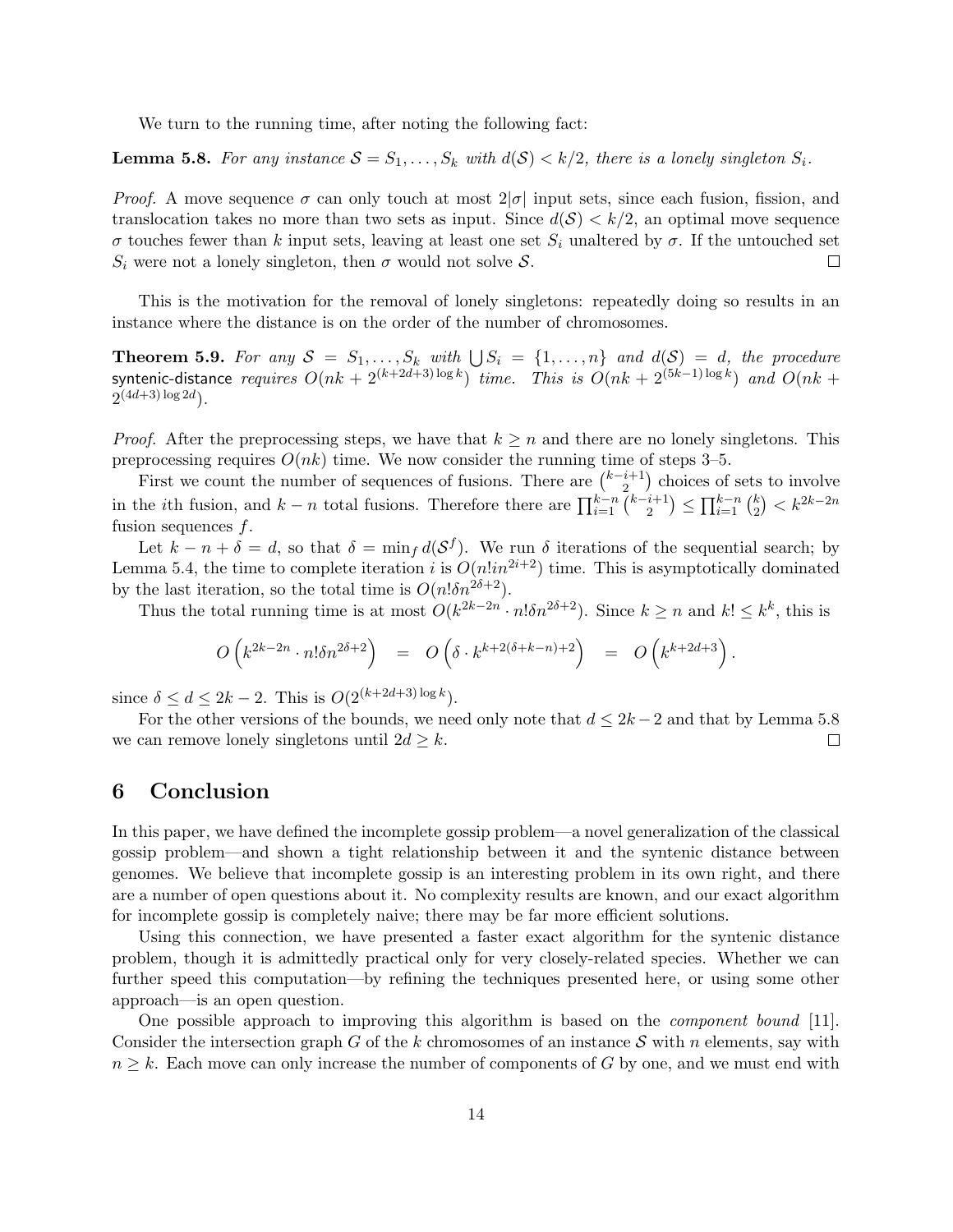n components; thus  $d(S) \geq n - p$  where there are p components in G. For values of d that are only slightly larger than  $n - p$ , the only move sequences that could possibly solve S in d moves must increase the number of components by one in almost every move. Such splitting moves must be fissions or translocations between sets in the same component of  $G$ , which can dramatically limit the number of possible moves. (For example, testing if  $d = n - p$  is equivalent to testing if there are  $n - p$  consecutive splitting moves; since splitting moves are always within components, we can run our exhaustive algorithm only within each component.) Thus the set of  $d$ -move sequences possibly solving  $S$  may be much smaller than the set we considered in our algorithm.

There are several known polynomial-time 2-approximations for the syntenic distance problem. Approximating syntenic distance to within a factor better than 2 appears to be difficult, though no inapproximability results are known. We hope that this connection between syntenic distance and incomplete gossip may help to shed light on the problem of approximating syntenic distance, and, more generally, on a variety of questions in the areas of genome rearrangements and information flow.

# 7 Acknowledgements

I would like to thank Jon Kleinberg for his suggestions on the presentation of this material, and Tarun Agarwal, Chris Batten, Anne Bergeron, and Jeff Vinocur for their comments on previous drafts of this paper. The anonymous referees were also extremely helpful, especially with Section 5 and the overall organization of the paper.

The majority of this work was performed while at the University of Cambridge, supported in part by a Churchill Scholarship from the Winston Churchill Foundation, an NSF Graduate Research Fellowship, and the ONR Young Investigator Award of Jon Kleinberg.

# References

- [1] Vineet Bafna and Pavel A. Pevzner. Genome rearrangements and sorting by reversals. SIAM J. Comput., 25(2):272–289, April 1996.
- [2] Vineet Bafna and Pavel A. Pevzner. Sorting by transpositions. SIAM J. Discrete Math., 11(2):224–240, May 1998.
- [3] Brenda Baker and Robert Shostak. Gossips and telephones. Discrete Math., 2(3):191–193, June 1972.
- [4] W. Bradley Barbazuk, Ian Korf, Candy Kadavi, Joshua Heyen, Stephanie Tate, Edmund Wun, Joseph A. Bedell, John D. McPherson, and Stephen L. Johnson. The syntenic relationship of the zebrafish and human genomes. Genome Research, 10(9):1351–1358, September 2000.
- [5] Mathieu Blanchette, Takashi Kunisawa, and David Sankoff. Parametric genome rearrangement. Gene, 172(1):GC11–GC17, 1996.
- [6] Richard T. Bumby. A problem with telephones. SIAM J. Alg. Disc. Meth., 2(1):13–18, March 1981.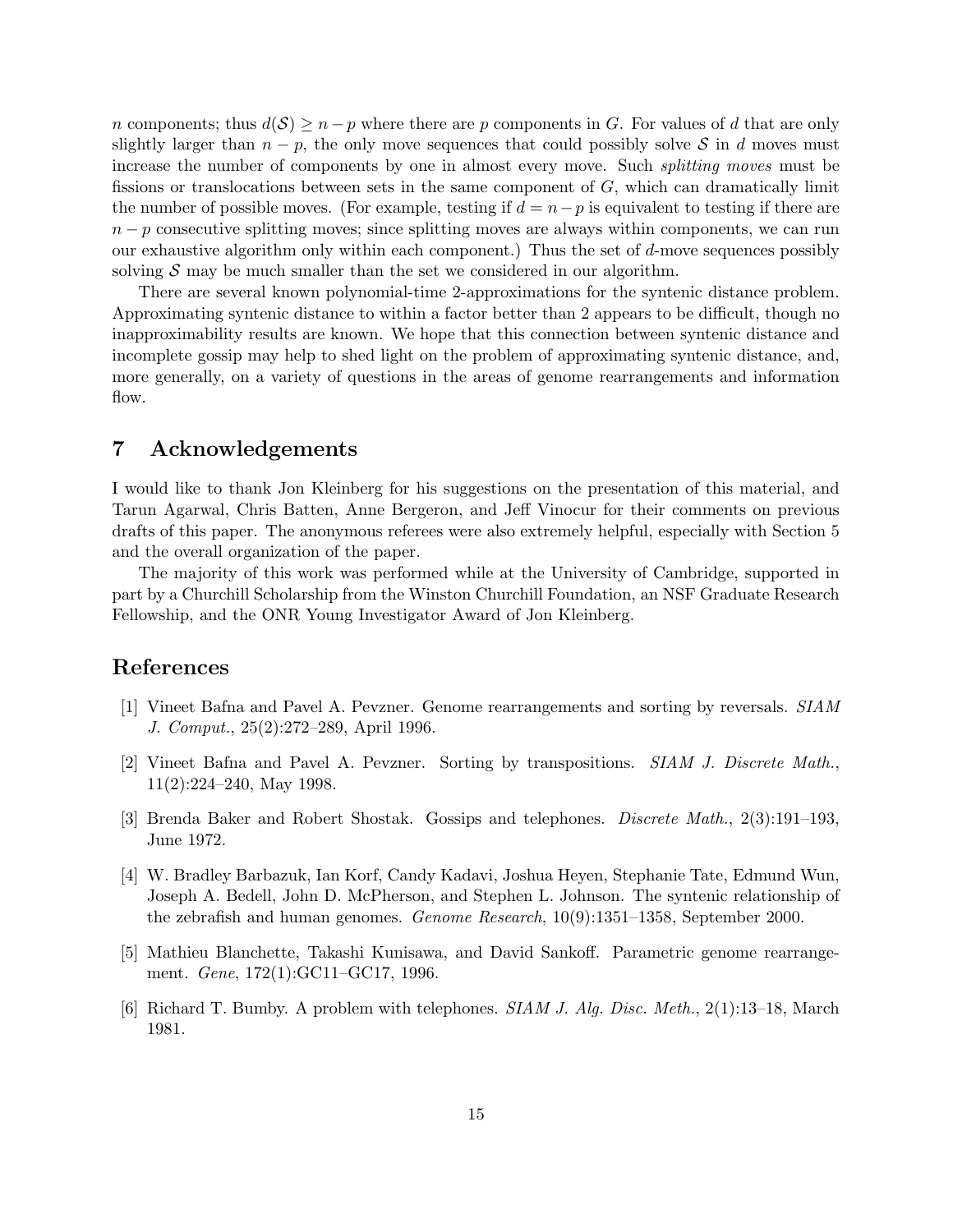- [7] Alberto Caprara. Sorting permutations by reversals and Eulerian cycle decompositions. SIAM J. Discrete Math., 12(1):91–110, February 1999.
- [8] Gerard J. Chang and Yuh-Jiuan Tsay. The partial gossiping problem. Discrete Math., 148(1– 3):9–14, January 1996.
- [9] D. A. Christie. A 3/2-approximation algorithm for sorting by reversals. In 9th Annual ACM-SIAM Symposium on Discrete Algorithms, pages 244–252, January 1998.
- [10] Norbert Cot. Extensions of the telephone problem. In 7th SE Conference on Combinatorics, Graph Theory, and Computing, pages 239–256, Winnipeg, 1976. Utilitas Mathematics.
- [11] Bhaskar DasGupta, Tao Jiang, Sampath Kannan, Ming Li, and Elizabeth Sweedyk. On the complexity and approximation of syntenic distance. Discrete Appl. Math.,  $88(1-3):59-82$ . November 1998.
- [12] Jason Ehrlich, David Sankoff, and Joseph H. Nadeau. Synteny conservation and chromosome rearrangements during mammalian evolution. Genetics, 147(1):289–296, September 1997.
- [13] Niklas Eriksen.  $(1 + \varepsilon)$ -approximation of sorting by reversals and transpositions. Theoret. Comp. Sci. To appear.
- [14] Henrik Eriksson, Kimmo Eriksson, Johan Karlander, Lars Svensson, and Johan W¨astlund. Sorting a bridge hand. Discrete Math., 241(1–3):289–300, October 2001.
- [15] Vincent Ferretti, Joseph H. Nadeau, and David Sankoff. Original synteny. In 7th Annual Symposium on Combinatorial Pattern Matching, pages 159–167, June 1996.
- [16] Qian-Ping Gu, Shietung Peng, and Ivan Hal Sudborough. A 2-approximation algorithm for genome rearrangements by reversals and transpositions. Theoret. Comp. Sci., 210(2):327–339, January 1999.
- [17] A. Hajnal, E. C. Milner, and E. Szemerédi. A cure for the telephone disease. *Canad. Math.* Bull., 15(3):447–450, September 1972.
- [18] Sridnhar Hannenhalli. Polynomial-time algorithm for computing translocation distance between genomes. Discrete Appl. Math.,  $71(1-3):137-151$ , December 1996.
- [19] Sridnhar Hannenhalli and Pavel Pevzner. Transforming mice into men (polynomial algorithm for genomic distance problem). In 36th IEEE Symposium on Foundations of Computer Science, pages 581–592, October 1995.
- [20] Sandra Hedetniemi, Stephen Hedetniemi, and Arthur Liestman. A survey of gossiping and broadcasting in communication networks. Networks, 18(4):319–349, 1988.
- [21] C. A. J. Hurkens. Spreading gossip efficiently. Nieuw Arch. Wiskd., 5/1(2):208–210, June 2000.
- [22] International Human Genome Sequencing Consortium. Initial sequencing and analysis of the human genome. Nature, 409:860–921, February 2001.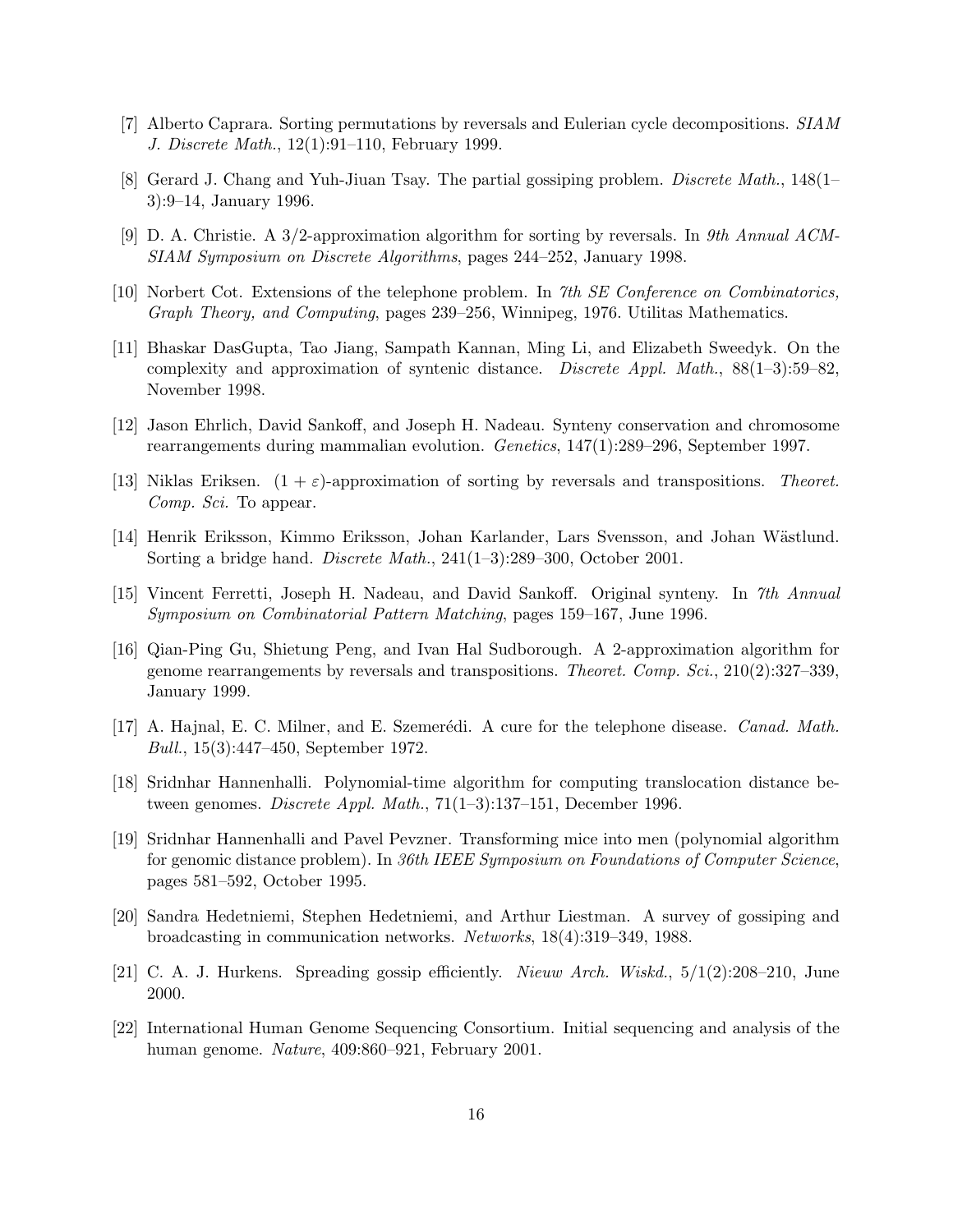- [23] J. D. Kececioglu and R. Ravi. Of mice and men: Algorithms for evolutionary distance between genomes with translocations. In 6th ACM-SIAM Symposium on Discrete Algorithms, pages 604–613, January 1995.
- [24] J. D. Kececioglu and D. Sankoff. Exact and approximation algorithms for sorting by reversals, with application to genome rearrangment.  $Algorithmica$ ,  $13(1/2):180-210$ , January/February 1995.
- [25] Jon Kleinberg and David Liben-Nowell. The syntenic diameter of the space of n-chromosome genomes. In David Sankoff and Joseph H. Nadeau, editors, Comparative Genomics, pages 185–197. Kluwer Academic Press, 2000.
- [26] Hsun-Ming Lee and Gerard J. Chang. Set to set broadcasting in communication networks. Discrete Appl. Math., 40(3):411–421, September 1992.
- [27] David Liben-Nowell. On the structure of syntenic distance. J. Comp. Bio., 8(1):53–67, February 2001.
- [28] David Liben-Nowell and Jon Kleinberg. Structural properties and tractability results for linear synteny. In 11th Annual Symposium on Combinatorial Pattern Matching, pages 248–263, June 2000.
- [29] Aoife McLysaght, Cathal Seoighe, and Kenneth H. Wolfe. High frequency of inversions during eukaryote gene order evolution. In David Sankoff and Joseph H. Nadeau, editors, Comparative Genomics, pages 47–58. Kluwer Academic Press, 2000.
- [30] Nadia Pisanti and Marie-France Sagot. Further thoughts on the syntenic distance between genomes. Submitted for publication.
- [31] José María Ranz, Ferran Casals, and Alfredo Ruiz. How malleable is the eukaryotic genome? Extreme rate of chromosomal rearrangement in the genus Drosophila. Genome Research, 11(2):230–239, February 2001.
- [32] Dana Richards and Arthur L. Liestman. Generalizations of broadcasting and gossiping. Networks, 18:125–138, 1988.
- [33] David Sankoff and Joseph H. Nadeau. Conserved synteny as a measure of genomic distance. Discrete Appl. Math., 71(1–3):247–257, December 1996.
- [34] Cathal Seoighe, Nancy Federspiel, Ted Jones, Nancy Hansen, Vesna Bivolarovic, Ray Surzycki, Raquel Tamse, Caridad Komp, Lucas Huizar, Ronald W. Davis, Stewart Scherer, Evelyn Tait, Duncan J. Shaw, David Harris, Lee Murphy, Karen Oliver, Kate Taylor, Marie-Adele Rajandream, Bart G. Barrell, and Kenneth H. Wolfe. Prevalence of small inversions in yeast gene order evolution. Proc. Natl. Acad. Sci. USA, 97(26):14433–14437, December 2000.
- [35] R. Tijdeman. On a telephone problem. Nieuw Arch. Wiskd., 19(3):188–192, 1971.
- [36] Zdenek Trachtulec and Jiri Forejt. Synteny of orthologous genes in mammals, snake, fly, nematode, and fission yeast. Mammalian Genome, 12(3):227–231, March 2001.